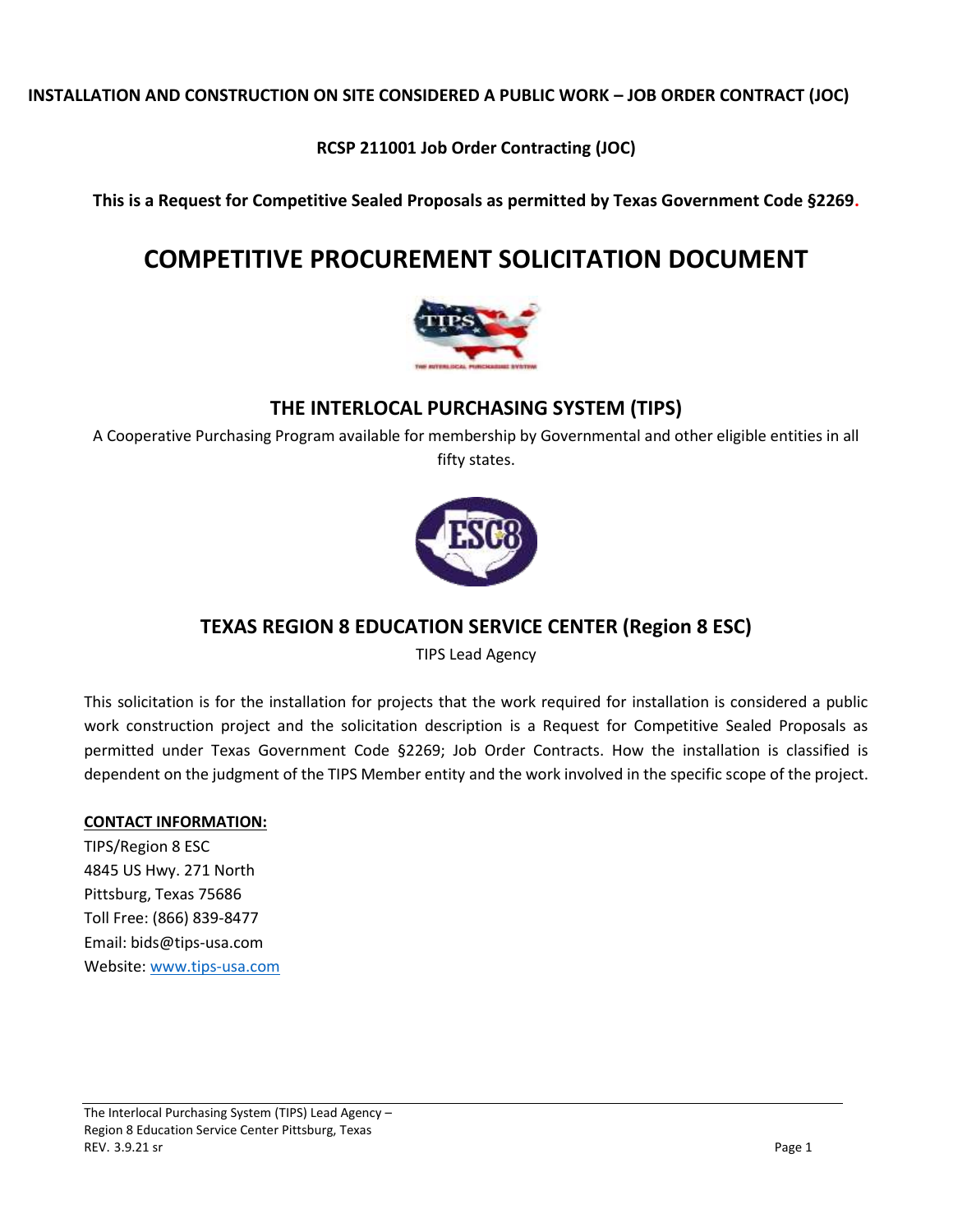# **NOTICE TO PROPOSERS**

# **PROPOSAL DUE DATE:**

### **November 19, 2021 AT 3:00 P.M. LOCAL TIME at Pittsburg, Texas.**

ALL PROPOSALS TO BE RECEIVED ELECTRONICALLY, OR OTHERWISE SEALED, BY FOREGOING DATE & TIME.

# **LOCATION OF SOLICITATION DOCUMENTS:**

Solicitation documents are located at [http://tips.ionwave.net.](http://tips.ionwave.net/) If you encounter a problem while accessing the solicitation, please contact TIPS at the contact information provided above for assistance.

# **REQUEST FOR COMPETITIVE SEALED PROPOSAL:**

This solicitation document is a Request for Competitive Sealed Proposals as permitted under Texas Government Code §2269 for the category:

# **RCSP 211001 Job Order Contracting (JOC)**

TIPS is seeking qualified contractors to provide **Job Order Contracting** constructed on TIPS member entities' sites. You may provide complete turn-key construction or materials only or a combination of all material or services that may meet the needs of our member entities.

**NOTICE:** The type of solicitation document is identified directly above. The use of terms such as: "Solicitation", "Bid", "Request for Proposal", "RFP", "Request for Competitive Sealed Proposal", "RCSP", or other specific terms, may be inaccurate legal terminology and should be construed to mean the method of competitive procurement identified directly above with the legal citation.

### **PIGGYBACKING NOTICE:**

THIS IDIQ SOLITICATION IS INTENDED FOR THE USE OF REGION 8 ESC, TIPS, TIPS MEMBER ENTITIES (MEMBERS), AND FUTURE MEMBERS TO PIGGYBACK UPON AND UTILIZE AS THEIR OWN SOLICITATION FOR LEGAL PROCUREMENT. SINCE MEMBER ENTITITES PIGGYBACKING ON AN AGREEMENT RESULTING FROM THIS SOLICITATION MAY DO SO AT THEIR OWN DISCRETION/TIMING, THE SCOPE REQUIREMENTS OF THE SOLICITATION MAY CHANGE DURING THE LIFE OF THE RESULTING IDIQ AGREEMENTS AND NO SPECIFIC PURCHASE VOLUME IS GUARANTEED BY TIPS.

### **Contractor Questions**

Questions about the specific solicitation shall be submitted to [bids@tips-usa.com](mailto:bids@tips-usa.com) with the following in the subject line: "**RCSP 211001 Job Order Contracting (JOC)** contractor question." Questions of a ministerial nature will be answered without an addendum, but questions of a substantive nature that are not addressed in the solicitation or deemed relevant to the process by TIPS will be addressed by properly posted addendum.

QUESTIONS WILL BE RECEIVED UNTIL **November 5, 2021** AT NOON Local Time.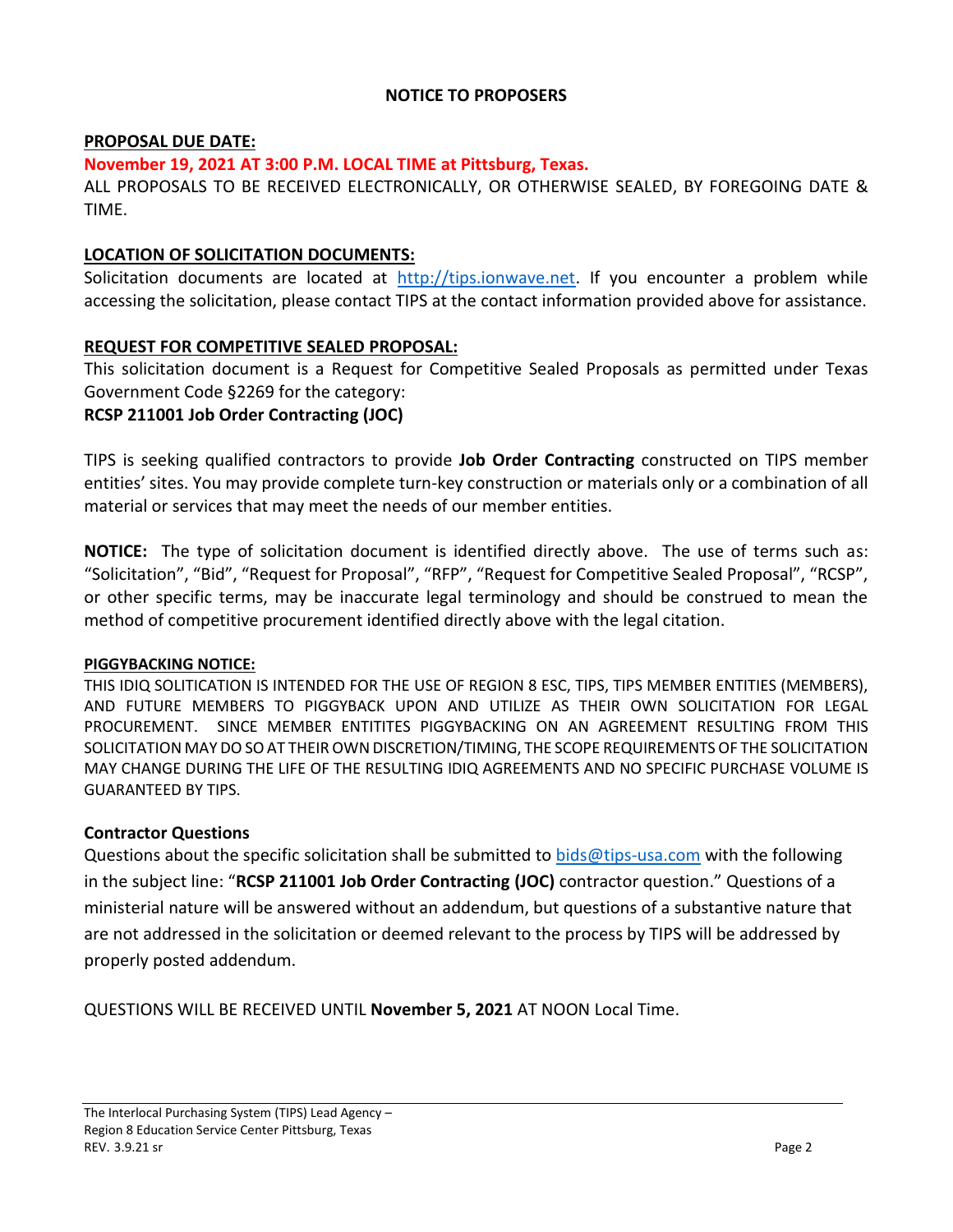# **Pre-Bid Meeting (Not Mandatory)**

A Pre-Bid Meeting may be requested by any proposer, if you wish to request a Pre-Bid Meeting, please email bids@tips-usa.com

#### **By Noon, October 19, 2021.**

**If requested, a Pre-Bid meeting will be scheduled if agreed by TIPS, an addendum posted and a notification will be sent by the electronic bidding system to all known interested parties. \*If Requested, TIPS reserves the right to determine if a Pre-Bid Meeting is held.**

# ANTICIPATED SCHEDULE OF AWARD OR RELATED EVENT:

# **These anticipated dates may change due to number of responses and staff workloads or extension of time for the due date.**

| <b>Posting Date</b>           | <b>October 7, 2021</b>   | 8:00 A.M. Local Time  |
|-------------------------------|--------------------------|-----------------------|
| <b>Proposal Deadline</b>      | <b>November 19, 2021</b> | 3:00 P.M. Local Time  |
| <b>Proposal Opening</b>       | <b>November 19, 2021</b> | 3:00 P.M. Local Time  |
| <b>Proposal Review Begins</b> | <b>November 19, 2021</b> | 3:01 P.M. Local Time  |
| <b>Proposals Award</b>        | <b>January 27, 2021</b>  | 8:30 A.M. Local Time  |
| <b>Award Notifications</b>    | <b>January 27, 2021</b>  | 12:00 P.M. Local Time |

**Negotiating deviations to terms and conditions is very time consuming, so Vendors with deviations are evaluated last, so TIPS does not delay awards to vendors that do not submit deviations.**

**TIPS agreements are available for use by all schools, colleges, universities, cities, counties and other government entities in all fifty states if permitted by the jurisdictions of the governmental entities.**

# **General Information**

#### **FINANCING OF TIPS**

#### **TIPS Vendor Paid Fee**

The total cost of the TIPS program, in most cases, is primarily funded through an administration fee paid to TIPS by the awarded contractors. The fee is based on actual vendor project sales. Vendor will pay the fee on the amount actually invoiced and paid on TIPS sales by TIPS members. Fees are not assessed to vendors for shipping cost, required bond cost, or any taxes that may be applicable.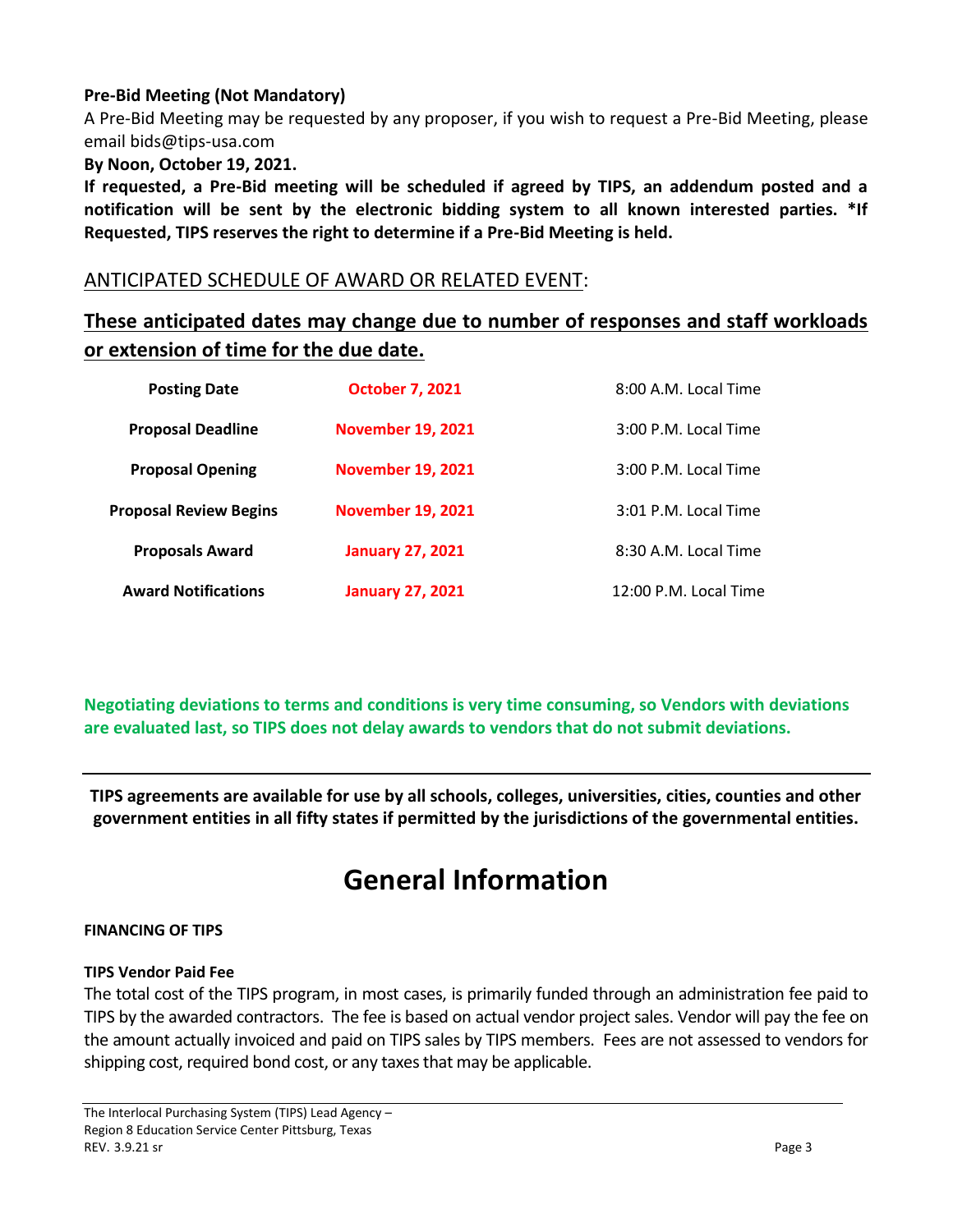TIPS establishes a fee for each solicitation for proposals that is in the best interest of TIPS and its members.

## **The fee schedule for agreements awarded under solicitation is 2%.**

## **Term of Agreement and Renewals**

The Agreement with TIPS is for approximately two (2) years with an option for renewal extension for an additional three (3) consecutive one (1) year terms. All subsequent renewal extension years shall be automatic unless the awarded vendor notifies TIPS of its objection to the additional one (1) year renewal extension or TIPS decides not to offer the additional years. If TIPS decides not to offer the additional years, TIPS will notify the Vendor of that decision by email that is provided to TIPS in the vendor's proposal.

 TIPS may or may not exercise the available extension(s) provided in the original solicitation beyond the base term. Whether or not to offer the renewal extension years is at the sole discretion of TIPS.

**"Start Date" for Term Calculation Purposes Only:** Regardless of actual award/effective date of Contract, for Agreement "term" calculation purposes only, the Agreement "start date" is the last day of the month that Award Notifications are anticipated as published in the Solicitation.

**Example:** *If the anticipated award date published in the Solicitation is August 27, 2020 but extended negotiations delay award until September 24, 2020 the end date of the resulting initial "two-year" term Agreement, (which is subject to an extension(s)) will still be August 31, 2022.*

**"Termination Date":** The scheduled Agreement "termination date" shall be the last day of the month of the month of the Original Solicitation's Anticipated Award Date plus two years.

**Example:** *If the original term is approximately two years, and the solicitation provides an anticipated award date of August 27, 2020, the expiration date of the original two-year term shall be August 31, 2022.*

**Extensions:** Any extensions of the original term shall begin on the next day after the day the original term expires.

**Example Following the Previous Example:** *If TIPS offers a one-year extension, the expiration of the extended term shall be August 31, 2023*.

TIPS may offer to extend Vendor Agreements to the fullest extent the original Solicitation permits.

Total term of Agreement can be up to the number of years provided in the solicitation or as limited by statute.

THIS CLAUSE CONTROLS OVER ANY OTHER TERM IN ANY OTHER PART OF THIS SOLICITATION. TIPS reserves the right to solicit proposals at any time it is in the best interest of TIPS and/or its members.

# **VALUE OF THE CONTRACT**

The estimated value for the life of the of the contract for all awarded vendors combined is \$142,894.488. This estimate is not a guarantee of the minimum or maximum value of the contract because TIPS cannot accurately predict the future needs of our member entities, their budget allocations, or the ongoing needs as they relate to this solicitation.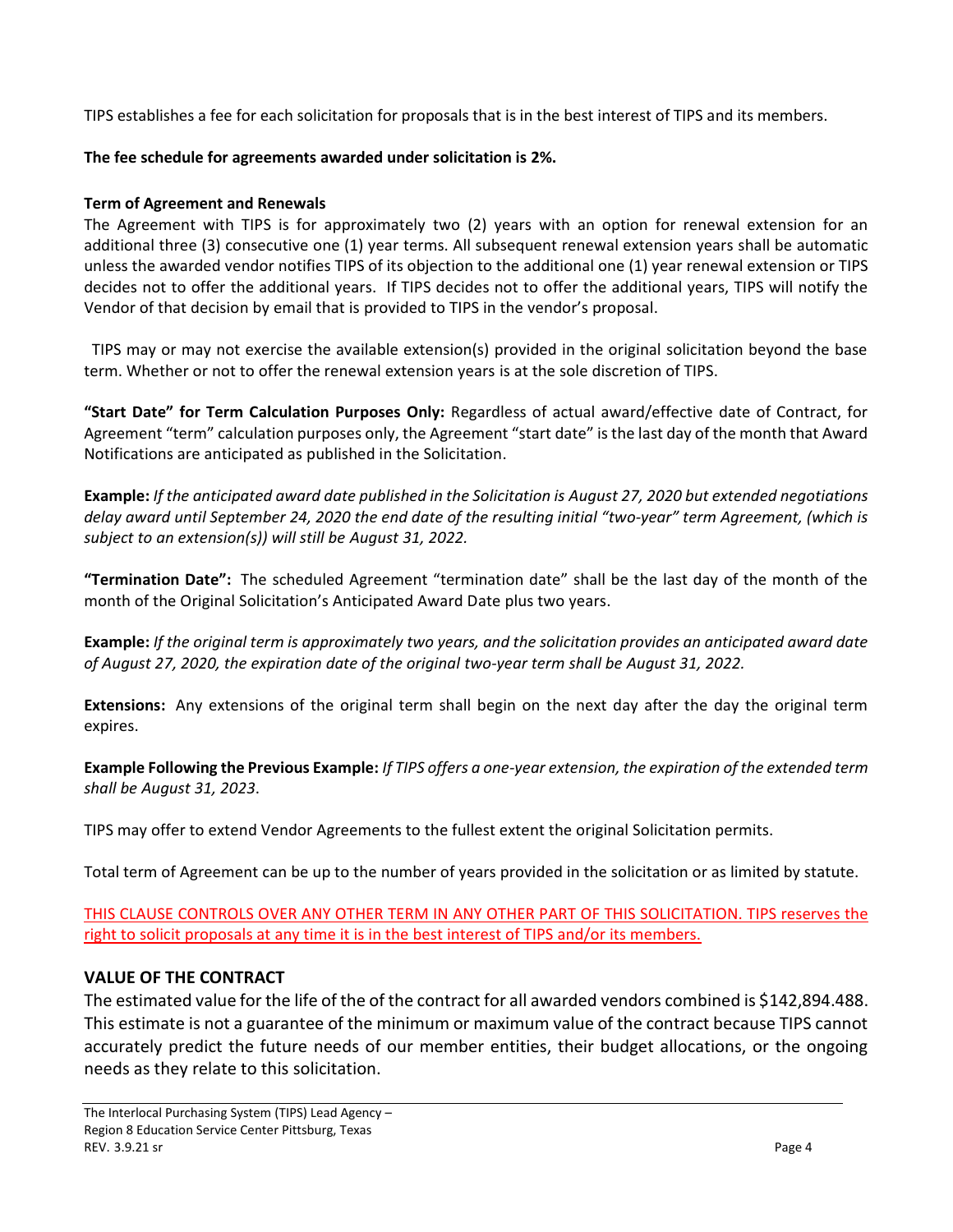# **Termination**

TIPS or the awarded vendor may terminate an award under this solicitation at will for cause or no cause or for convenience. TIPS must provide the vendor with 30 days prior written notice to the awarded vendor at the address provided in the response or as otherwise provided. The Awarded vendor shall provide TIPS with 90 days prior written notice of termination in order to protect the interests of the TIPS member that may be in negotiation or budget approval process.

# **Miscellaneous**

The Vendor acknowledges and agrees that continued participation in TIPS is subject to TIPS sole discretion and that any Vendor may be removed from the participation in the Program at any time with or without cause. Nothing in the Agreement or in any other communication between TIPS and the Vendor may be construed as a guarantee that TIPS or TIPS Members will submit any orders at any time. TIPS reserves the right to request additional proposals for items or services already on Agreement at any time.

# **Furnishing Goods and Services to Members**

The Contractor shall furnish all necessary labor, materials, tools, supplies, equipment, transportation, supervision, management and shall perform all operations necessary and required for services. All work shall be performed in accordance with the requirements set forth in the resulting contract and each mutually agreed upon contract, work request or purchase order issued by TIPS participating members**.**

# **Job Order Contracting Definitions**

**CITY COST INDEX**, Defined pricing indices published by R.S. Means (see R.S. Means) as local modifiers to the national cost data.

**COEFFICIENT** is the contractors' coefficient multiplier that is applied to the local city cost index and the total sum of line item estimates for each individual Job Order. It will include all overhead items such as office, safety equipment, vehicles and fuel, computers, communication devises, printers, programs, insurance maintenance, two percent TIPS management fee, final site cleanup and all contingencies.

**JOB ORDER** is a line item estimate taken from a job order proposal using the coefficient and R.S. Means which upon agreement to by the TIPS member becomes a lump sum fixed price contract and a notice to proceed for the stated scope attached to the purchase order.

**JOB ORDER CONTRACTING (JOC)** is a variable term indefinite delivery, indefinite quantity contract for construction services on an on-call basis through negotiated line item delivery orders (job orders) to include under State of Texas minor construction, repair, renovation, alterations, maintenance projects and limited design for architectural and engineering services. It is based upon the contracts priced coefficient applied to the city cost index and the line items in the unit price book (RS Means). When the line items are agreed to it becomes a lump sum firm fixed price contract for that negotiated scope of services.

**JOB ORDER PROPOSAL** is the response from the contractor to the TIPS Member from the clients request for a specific project. It will contain the line item estimate for the project as defined in the UPB and include a written scope of work for services to be performed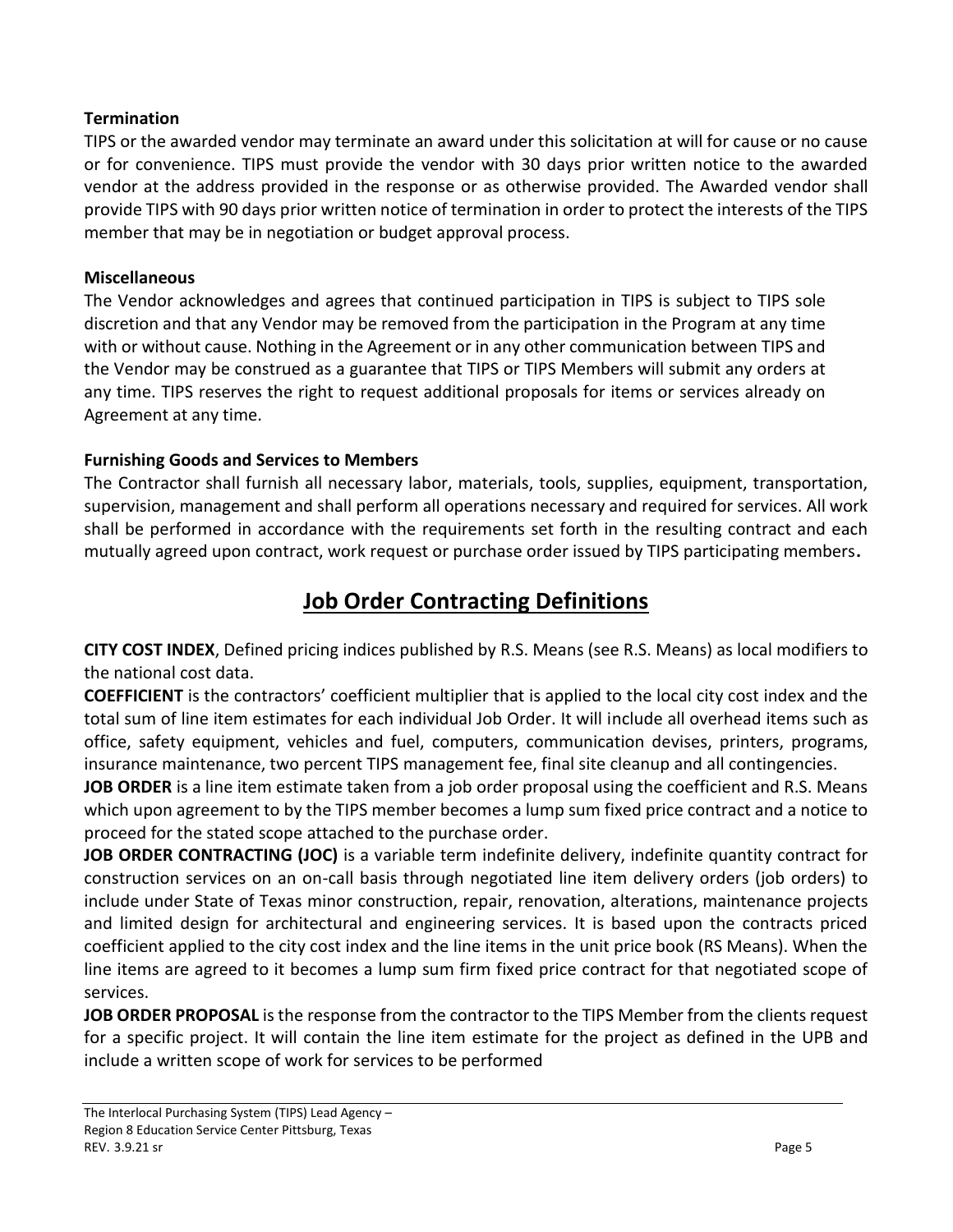**NON PRE-PRICED ITEMS** are those items that cannot be found or reasonably compared to listed line items in the UPB.

**PURCHASE ORDER** is the TIPS member's approval providing the authority to proceed with the negotiated delivery order under the contract. Special terms and conditions as agreed to between the contractor and TIPS member will be added as addendums to the PO. Items such as certificate of insurance, bonding requirements, small or disadvantaged business goals are some of the addendums possible.

**PREMIUM HOURS** are defined as those hours not included in regular hours or recognized holidays. Premium hours are to be approved by the TIPS member for each delivery order and noted in the delivery order proposal as a line item during negotiations.

**REGULAR HOURS** are defined as those hours between the hours of 6 AM and 6 PM, local time

to the location of the project, Monday thru Friday and not occurring on a listed holiday below in section entitled "Proposal Instructions" #3. These hours include any lunch or other meal period for workers. All time, whether regular or premium hours, are subject to all labor regulations, including overtime as required by law.

# **END OF DEFINITION SECTION**

# **SPECIFICATIONS and PRICING FORMAT**

TIPS seeks qualified construction companies to provide Job Order Contracting construction services priced with the RS Means Unit Price Book. The method permitted by a purchasing cooperative such as TIPS is the Job Order Contract (JOC) method. The statute requires the use of a unit pricing model and the unit price book TIPS specifies is the RS Means Price Book. The statute also requires the pricing to be submitted as a coefficient of the Unit Price Book's line item prices. The required attribute questions 37, 38, and 39 provide a method for your proposal of the required coefficient and a markup for nonprepriced items.

# **Pricing**

It is the intention of TIPS to establish an agreement for delivery of construction services that are considered by the TIPS member as a public work construction projects as required by the Texas Government Code §2269. Due to the varied scope and nature of these types of projects, TIPS members in various jurisdictions have different interpretations of what is and what is not a public work construction project requiring the Job Order Contracting (JOC) procurement process under Texas Statutes. Therefore, TIPS is providing the option for members that require the JOC process to procure those services relating to this solicitation using this contract.

# RS Means Pricing

Proposers must provide pricing based on a multiplier coefficient of the R.S. Means price book sections for the categories solicited.

SEE ATTACHMENT ENTITLED RS MEANS JOC PRICING EXPLANATION FOR ADDITIONAL ASSITANCE.

This table illustrates how TIPS scores the pricing proposed as coefficients to the RS Means Unit Price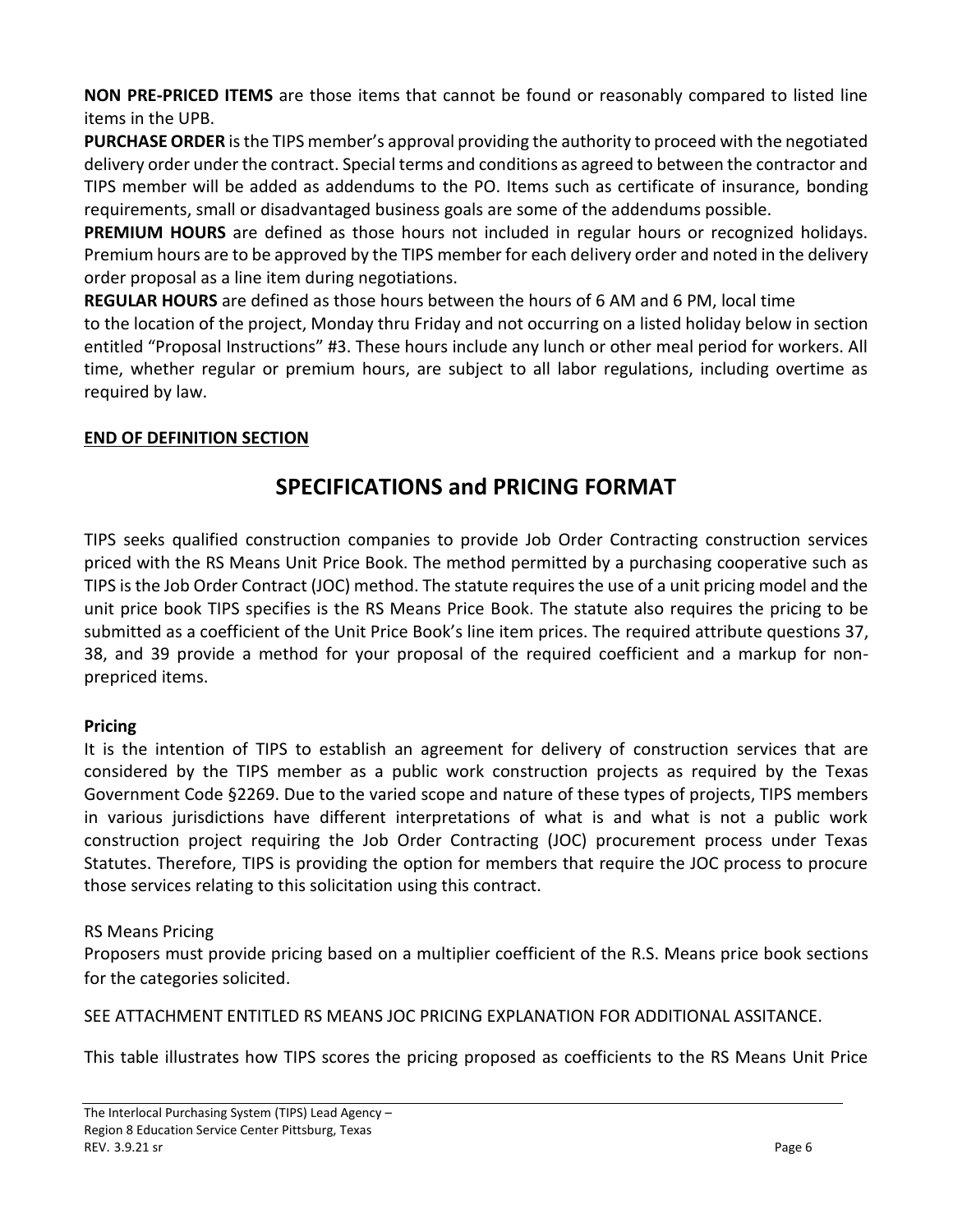Book.

| rev. 3.9.21 sr                                                                        | reg hrs                                                                                     | after hrs                     | <b>Non Prepriced</b>                   |
|---------------------------------------------------------------------------------------|---------------------------------------------------------------------------------------------|-------------------------------|----------------------------------------|
|                                                                                       | Counts 85% of total                                                                         | Counts 10% of total           | Counts 5% of total                     |
| score                                                                                 | price coefficient<br>proposed                                                               | price coefficient<br>proposed | % markup proposed                      |
| 28                                                                                    | 0.85 or better                                                                              | 1.3 or lower                  | 20                                     |
| 26                                                                                    | 0.90                                                                                        | 1.35                          | 30                                     |
| 24                                                                                    | 0.95                                                                                        | 1.40                          | 40                                     |
| 22                                                                                    | 1.00                                                                                        | 1.45                          | 50                                     |
| 20                                                                                    | 1.05                                                                                        | 1.50                          | 60                                     |
| 18                                                                                    | 1.10                                                                                        | 1.55                          | 70                                     |
| 16                                                                                    | 1.15                                                                                        | 1.60                          | 80                                     |
| 14                                                                                    | 1.20                                                                                        | 1.65                          | 90                                     |
| 12                                                                                    | 1.25                                                                                        | 1.70                          | 100                                    |
| 10                                                                                    | 1.30                                                                                        | 1.75                          | 110                                    |
| 8                                                                                     | 1.35                                                                                        | 1.80                          | 120                                    |
| 6                                                                                     | 1.40                                                                                        | 1.85                          | 130                                    |
| 4                                                                                     | 1.45                                                                                        | 1.90                          | 140                                    |
| $\overline{2}$                                                                        | 1.50                                                                                        | 1.95                          | 150                                    |
| 0                                                                                     | >1.5                                                                                        | >2                            | 160                                    |
|                                                                                       | for incremental<br>proposed<br>coefficients, round<br>up<br><b>FORMULA</b>                  |                               |                                        |
| (REG coef score #*.85)+(AFTER coef score #*.10)+(NON-PREPRICED coef score number*.05) |                                                                                             |                               |                                        |
| <b>Formula caculator</b>                                                              | insert below score<br>calculated from<br>proposal JOC price<br>sheet and the above<br>table |                               | Highest possible score is 28<br>points |
| reg hrs score                                                                         | after hrs score                                                                             | <b>Non Prepriced</b>          | final score                            |
| 28                                                                                    | 28                                                                                          | 28                            | 28                                     |

**The RS Means Pricing form previously utilized by TIPS has been completely replaced with mandatory attribute questions 37, 38, and 39. You must provide your RS Means pricing in the required Attribute Questions 37, 38, 39.**

The pricing coefficients proposed on the required attribute questions will be the controlling RS Means Unit Price Book pricing for your proposal for the life of your Contract.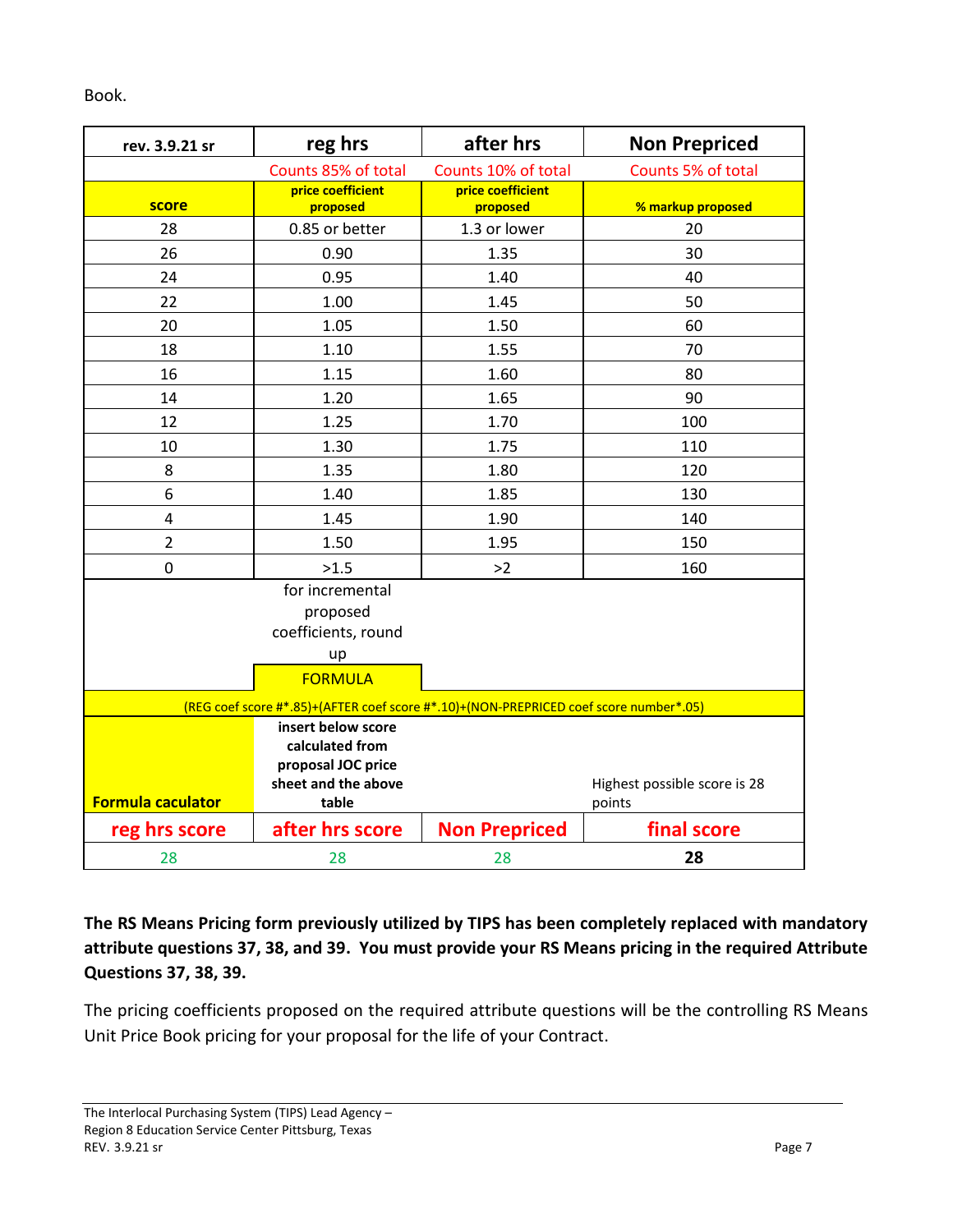# **Wage Rates**

TIPS members usually, depending on the jurisdiction, have to designate or follow specific wage rates for their construction projects. Many times, this is Davis-Bacon Act and sometimes it may be another local wage rate determination. Regardless, the contractor must comply with the designated wage rates and the RS Means Unit Price Book has taken into account the local wage rates for the geographic area.

### **Maximum Aggregate Contract Price**

Texas Government Code §2269.403 (b) requires that the governmental entity shall establish the maximum aggregate contract price when it advertises the proposal. Because this solicitation is available for piggyback by multiple entities, there is no accurate method to project the maximum aggregate price. Therefore, an arbitrary maximum aggregate contract price for sales by all awarded contractors under this solicitation is set at \$10,000,000,000. This arbitrary figure is not a guarantee of any sales under the award and it should not be construed as an estimate of total sales during the contract period. If and when the \$10,000,000,000 figure is reached, the awarded contracts will expire immediately and a new solicitation may be issued if in the best interest of TIPS and its members.

# **Job Order Contracting (JOC)**

It is the intention of TIPS to establish a contract to furnish and/or deliver construction services using the Job Order Contracting construction delivery method. The work includes minor construction, repair, rehabilitation and alteration services for a wide variety of colleges and universities, schools, cities, counties, healthcare and other government and non-profit agencies.

**Unit Price Book (UPB)** will be the current edition of RS Means Facilities Construction Cost Data at the time of the project acceptance – the published quarterly updates will be allowed.

**Estimating Requirements:** Awarded contractor must use Cost Works, JOC Works, RS Means Online, 4 Clicks, or other approved estimating software. Other software than one of the four software programs listed above must be approved by TIPS.

The Contractor shall furnish all necessary labor, materials, tools, supplies, equipment, transportation, supervision, management and shall perform all operations necessary and required for construction work. All work shall be performed in accordance with the requirements set forth in the resulting contract and each mutually agreed upon work request or purchase order issued by TIPS participating members.

A contract will be established with standard specifications and pricing based upon a coefficient that is applied to a Unit Price Book (UPB) from RS Means. When a specific project or job order is issued, TIPS member and the contractor will agree on the scope of work and the cost is determined by applying the coefficient to the appropriate units in the UPB. Pricing will be evaluated based upon completion of the required attributes 37,38, and 39. Please see the document entitled "RS MEANS JOC Pricing EXPLANATION" in the eBid system for additional guidance. "RS MEANS JOC Pricing EXPLANATION" in the eBid system may be downloaded from the "Attachments" **Bonding** 

Proposer must provide a current letter, issued on or after the date on which this Solicitation was posted, from their Surety company(ies) that specify the bonding capacity of the proposer. Bonding surety must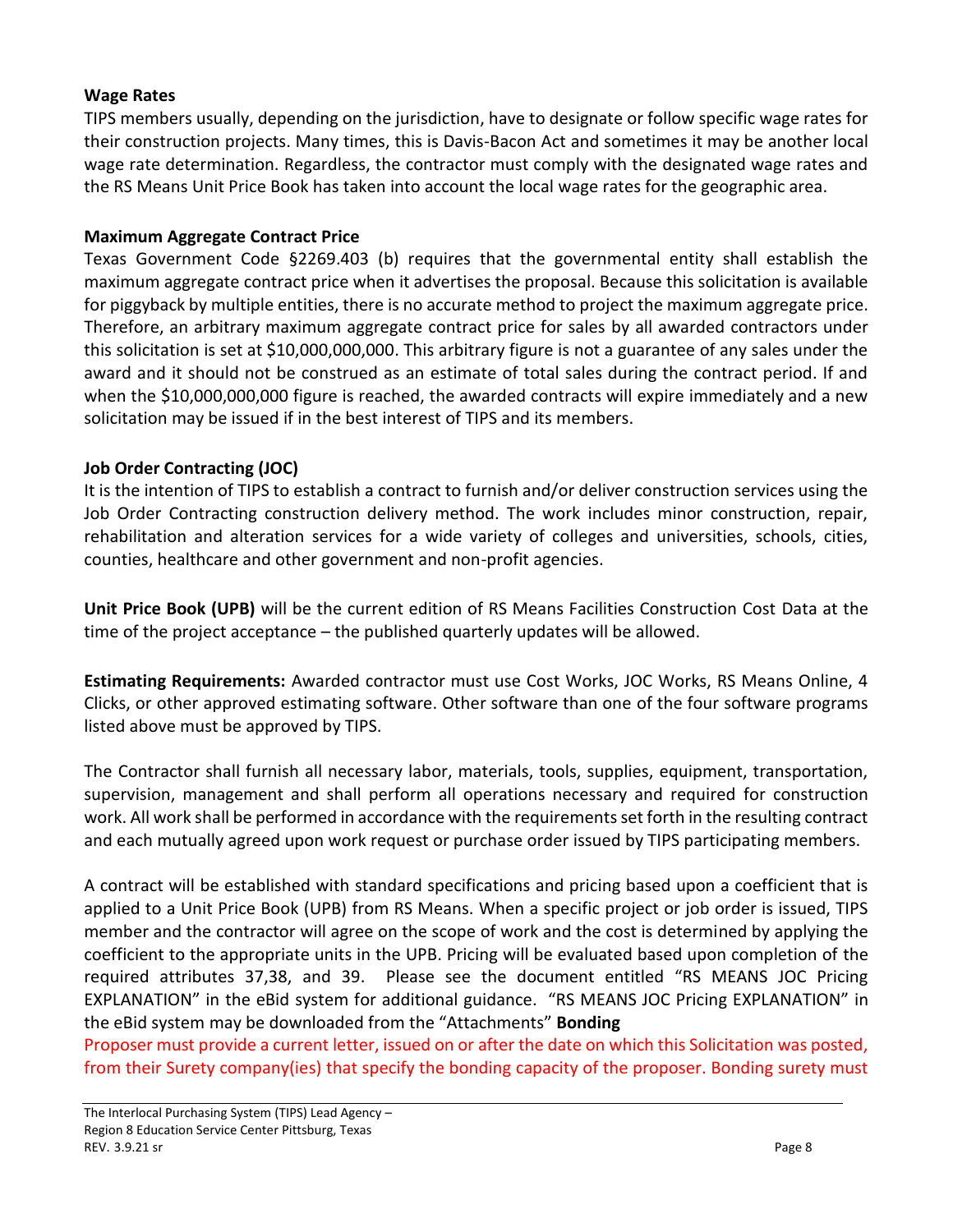be authorized to do business in the State of Texas and be listed on the Department of the Treasury's Listing of Approved Sureties (Department Circular 570) Bonding capabilities documentation must be scanned and uploaded to the "Response Attachments" BONDING section. Bonding Capacity scoring is based on aggregate capacity, not per project.

#### **Site Requirements (when applicable to service or job)**

**Cleanup**: Awarded vendor shall clean up and remove all debris and rubbish resulting from their work as required or directed by TIPS Member. Upon completion of work, the premises shall be left in good repair and an orderly, neat, clean and unobstructed condition.

#### **Preparation**: Awarded vendor shall not begin a project for which TIPS Member has not

prepared the site, unless awarded vendor does the preparation work at no cost, or until TIPS Memberincludesthe cost of site preparation in a purchase order. Site preparation includes, but is not limited to: moving furniture, installing wiring for networks or power, and similar pre-installation requirements.

**Registered sex offender restrictions**: For work to be performed at schools, awarded vendor agrees that no employee of a sub-contractor who has been adjudicated to be a registered sex offender will perform work at any time when students are or reasonably expected to be present. Awarded vendor agrees that a violation of this condition shall be considered a material breach and may result in the cancellation of the purchase order at the TIPS Member's discretion. Awarded vendor must identify any additional costs associated with compliance of this term. If no costs are specified, compliance with this term will be provided at no additional charge.

**Safety measures**: Awarded vendor shall take all reasonable precautions for the safety of employees on the worksite, and shall erect and properly maintain all necessary safeguardsfor protection of workers and the public. Awarded vendorshall post warning signs against all hazards created by the operation and work in progress. Proper precautions shall be taken pursuant to state law and standard practices to protect workers, general public and existing structures from injury or damage.

#### **Right to Work**

Pursuant to any award under this RCSP, TIPS, per Texas Gov't Code §2269.054:

(1) may not consider whether a person is a member of or has another relationship with any organization; and (2) shall ensure that its solicitation specifications and any subsequent contract or other agreement do not deny or diminish the right of a person to work because of the person's membership or other relationship status with respect to an organization.

#### **Smoking**

Persons working under Agreement shall adhere to local smoking policies. Smoking will only be permitted in posted areas or off premises.

#### **Bonding**

When applicable, and depending on the laws of the TIPS member's jurisdiction, performance and payment bonds will be required on construction or labor required jobs and awarded contractor will meet the TIPS member's local and state purchasing requirements. In Texas, Performance Bonds are required when the project is valued at greater than \$100,000 and Payment Bonds on jobs over \$25,000. Awarded contractors may need to provide additional capacity as jobs increase. Bonds will not require that a fee be paid to TIPS. The actual cost of the bond will be a pass through to the TIPS member and added to the purchase order/contract.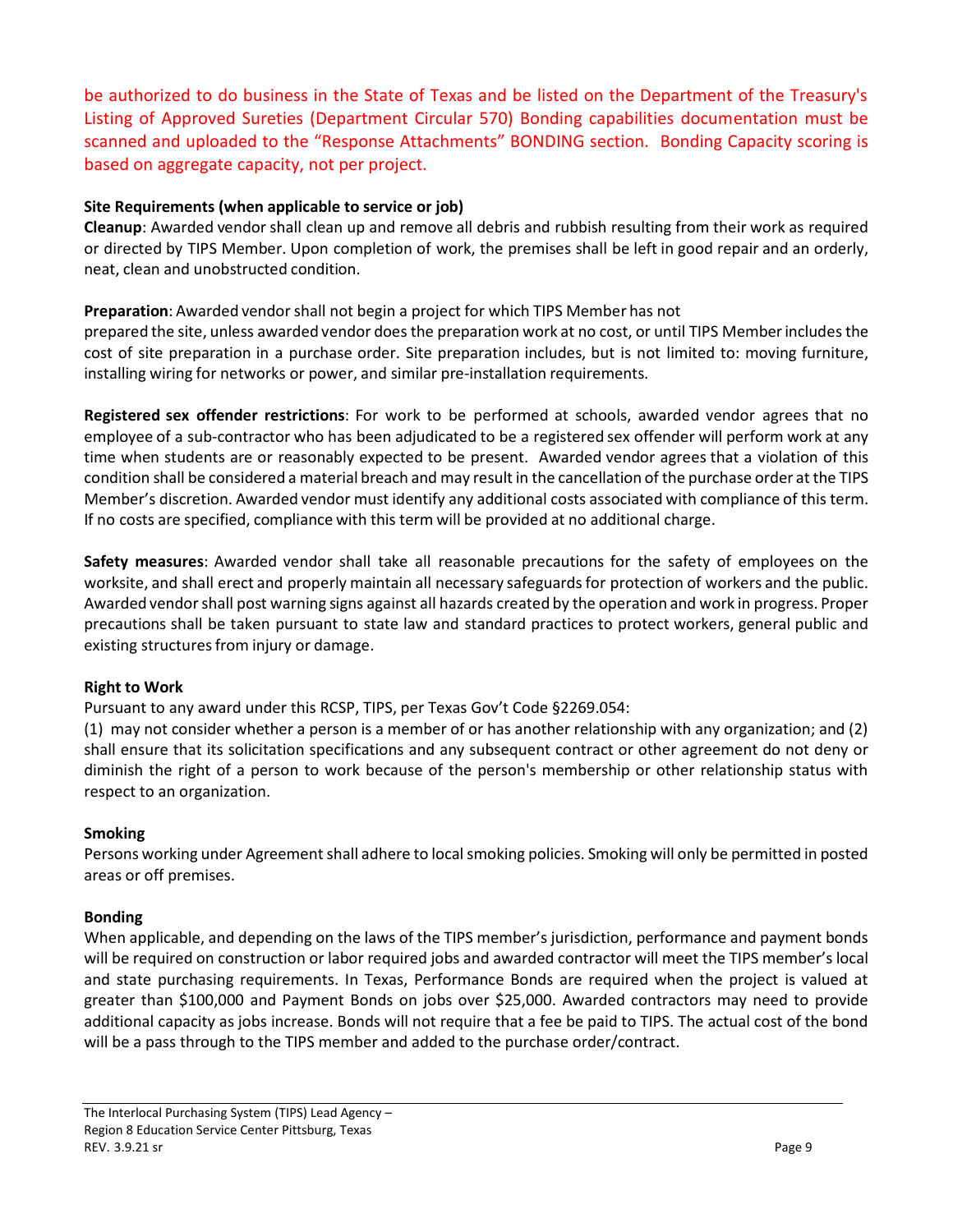#### ENGINEERING AND ARCHITECTURAL SERVICES

IT IS NOT PERMITTED IN TEXAS AND SOME OTHER JURISDICTIONS FOR ENGINEERING AND ARCHITECTURAL SERVICES (A&E) TO BE PROCURED OR PROVIDED THROUGH AN INTERLOCAL COOPERATIVE CONTRACT SUCH AS THIS ONE. THE TIPS MEMBER, IF REQUIRED BY LAW, MUST ENGAGE INDEPENDENT A&E PROVIDERS ACCORDING TO THE STATUTORY REQUIREMENTS OF THEIR JURISDICTION TO PROVIDE, BUT NOT LIMITED TO, ANY ONE OR MORE OF THE FOLLOWING: PLANS, DRAWINGS, SPECIFICATION, APPROVAL, REVIEW, SUPERVISION, ETC.

#### **Scope of Services**

The specific scope of work for each job shall be determined in advance and in writing between TIPS Member, Member's design professionals and Vendor. It is permitted for the TIPS Member to provide a general scope description, but the awarded vendor should provide a written scope of work, and if applicable, according to the TIPS Member's design Professional as part of the proposal. Once the scope of the job is agreed to, the TIPS Member will issue a PO and/or an Agreement or Contract with the Job Order Contract Proposal referenced or as an attachment along with bond and any other special provisions agreed by the TIPS Member. If special terms and conditions other than those covered within this solicitation and awarded Agreements are required, they will be attached to the PO and/or an Agreement or Contract and shall take precedence over those in this base TIPS Vendor Agreement.

#### **Project Delivery Order Procedures**

The TIPS Member having approved and signed an interlocal agreement, or other TIPS Membership document, may make a request of the awarded vendor under this Agreement when the TIPS Member has services that need to be undertaken. Notification may occur via phone, the web, email, fax, or in person. Upon notification of a pending request, the awarded vendor shall make contact with the TIPS Member as soon as possible, but must make contact with the TIPS Member within two working days.

#### **Scheduling of Projects**

Scheduling of projects (if applicable) may be accomplished when the TIPS Member issues a Purchase Order and/or an Agreement or Contract that will serve as "the notice to proceed" as agreed by the Vendor and the TIPS Member. The period for the delivery order will include the mobilization, materials purchase, installation and delivery, design, weather, and site cleanup and inspection. No additional claims may be made for delays as a result of these items. When the tasks have been completed the awarded vendor shall notify the client and have the TIPS Member or a designated representative of the TIPS Member inspect the work for acceptance under the scope and terms in the Purchase Order and/or Agreement or Contract. The TIPS Member will issue in writing any corrective actions that are required. Upon completion of these items, the TIPS Member will issue a completion notice and final payment will be issued per the contractual requirements of the project with the TIPS Member. Any Construction contract prepared by the TIPS Member's Legal Counsel may alter the terms of this subsection, "**Scheduling of Projects**".

#### **Support Requirements**

If there is a dispute between the awarded vendor and TIPS Member, TIPS or its representatives may assist, at TIPS sole discretion, in conflict resolution or third party (mandatory mediation), if requested by either party. TIPS, or its representatives, reserves the right to inspect any project and audit the awarded vendors TIPS project files, documentation and correspondence.

#### **Status of TIPS Members as Related to This Agreement**

TIPS Members stand in the place of TIPS as related to this agreement and have the same access to the proposal information and all related documents. TIPS Members have all the same rights under the awarded Agreement as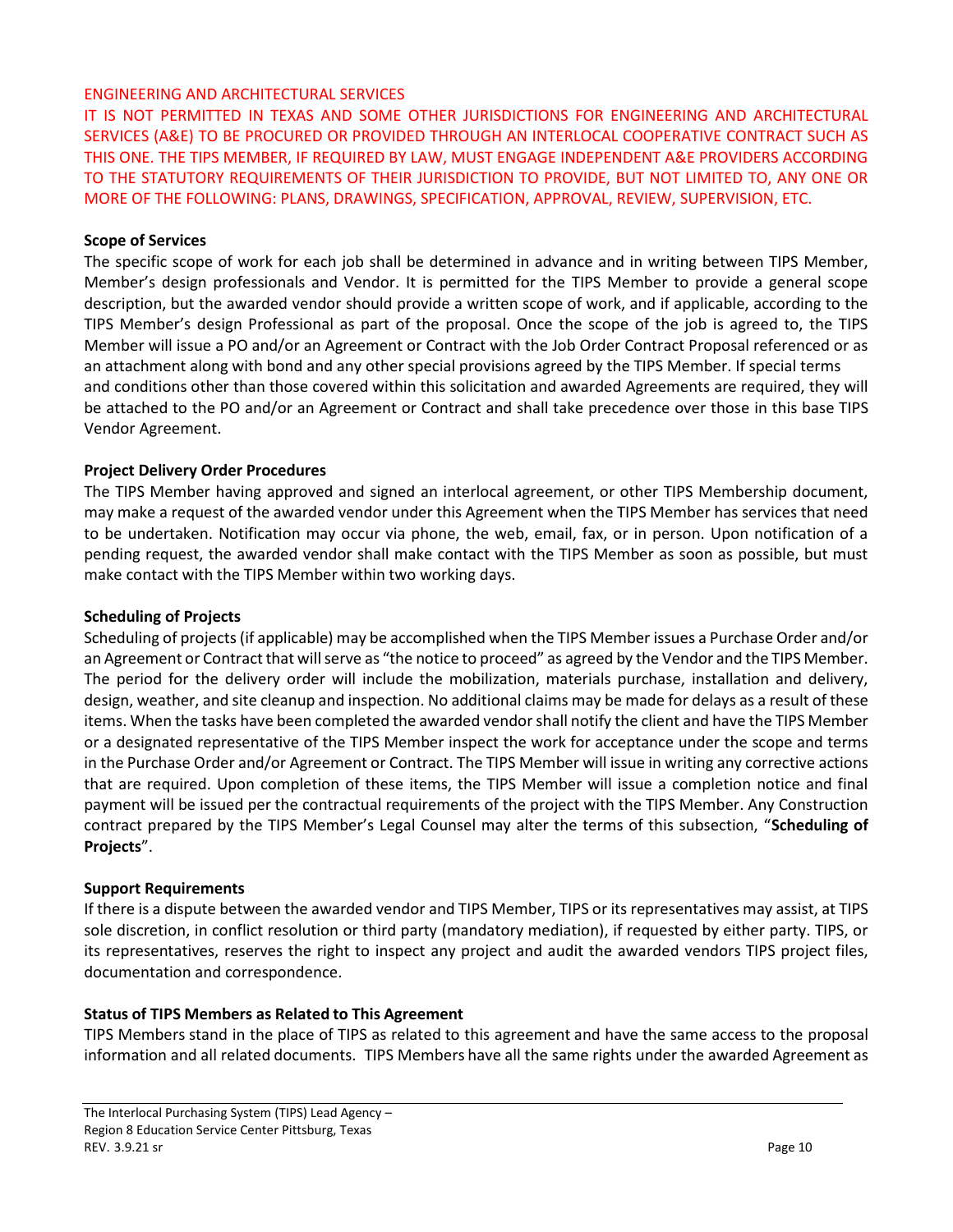### TIPS.

#### **Costs Pass Through**

Bonding cost, taxes and permit fees paid by the contractor for a Job Order Contract for a TIPS member shall pass through the cost at no markup to the TIPS member. Other pass through costs, if desired, may be determined with the member at the time of contract negotiation.

#### **Incorporation of Solicitation**

The TIPS Solicitation, whether a Request for Proposals, the Request for Competitive Sealed Proposals or Request for Qualifications solicitation, the Vendor's response to same and all associated documents and forms made part of the solicitation process, including any addenda, that resulted in the execution of this agreement are hereby incorporated by reference into this agreement as if copied verbatim.

#### **SECTION HEADERSOR TITLES**

THE SECTON HEADERS OR TITLES WITHINTHIS DOCUMENT ARE MERELY GUIDES FOR CONVENIENCE AND ARE NOT FOR CLASSIFICATION OR LIMITINGOF THE RESPONSIBILITES OF THE PARTIES TO THIS DOCUMENT.

#### **Texas Government Code 2270 Verification**

If (a) Vendor is not a sole proprietorship; (b) Vendor has ten (10) or more full-time employees; and (c) this Agreement has a value of \$100,000 or more, the following certification shall apply; otherwise, this certification is not required. Pursuant to Chapter 2270 of the Texas Government Code, the Vendor hereby certifies and verifies that neither the Vendor, nor any affiliate, subsidiary, or parent company of the Vendor, if any (the "Vendor Companies"), boycotts Israel, and the Vendor agrees that the Vendor and Vendor Companies will not boycott Israel during the term of this Agreement. For purposes of this Agreement, the term "boycott" shall mean and include refusing to deal with, terminating business activities with, or otherwise taking any action that is intended to penalize, inflict economic harm on, or limit commercial relations with Israel, or with a person or entity doing business in Israel or in an Israeli-controlled territory, but does not include an action made for ordinary business purposes.

Our entity further certifies that it is is not listed on and we do not do business with companies that are on the Texas Comptroller of Public Accounts list of Designated Foreign Terrorists Organizations per Texas Gov't Code 2270.0153 found at https://comptroller.texas.gov/purchasing/docs/foreign-terrorist.pdf

#### **Purpose:**

It is the intent of TIPS to award to reliable, high performance vendors to supply products and services to government and educational agencies. It is the experience of TIPS that the following procedures provide TIPS, the Vendor, and the participating agency the necessary support to facilitate a mutually beneficial relationship. The specific procedures will be negotiated with the successful vendor.

#### **Agreements:**

All vendor Purchase Orders and/or Agreements/Contracts must be emailed to TIPS at tipspo@tips-usa.com. Should an agency send an order direct to vendor, it is the vendor's responsibility to forward the order to TIPS at the email above within three business days and confirm its receipt with TIPS.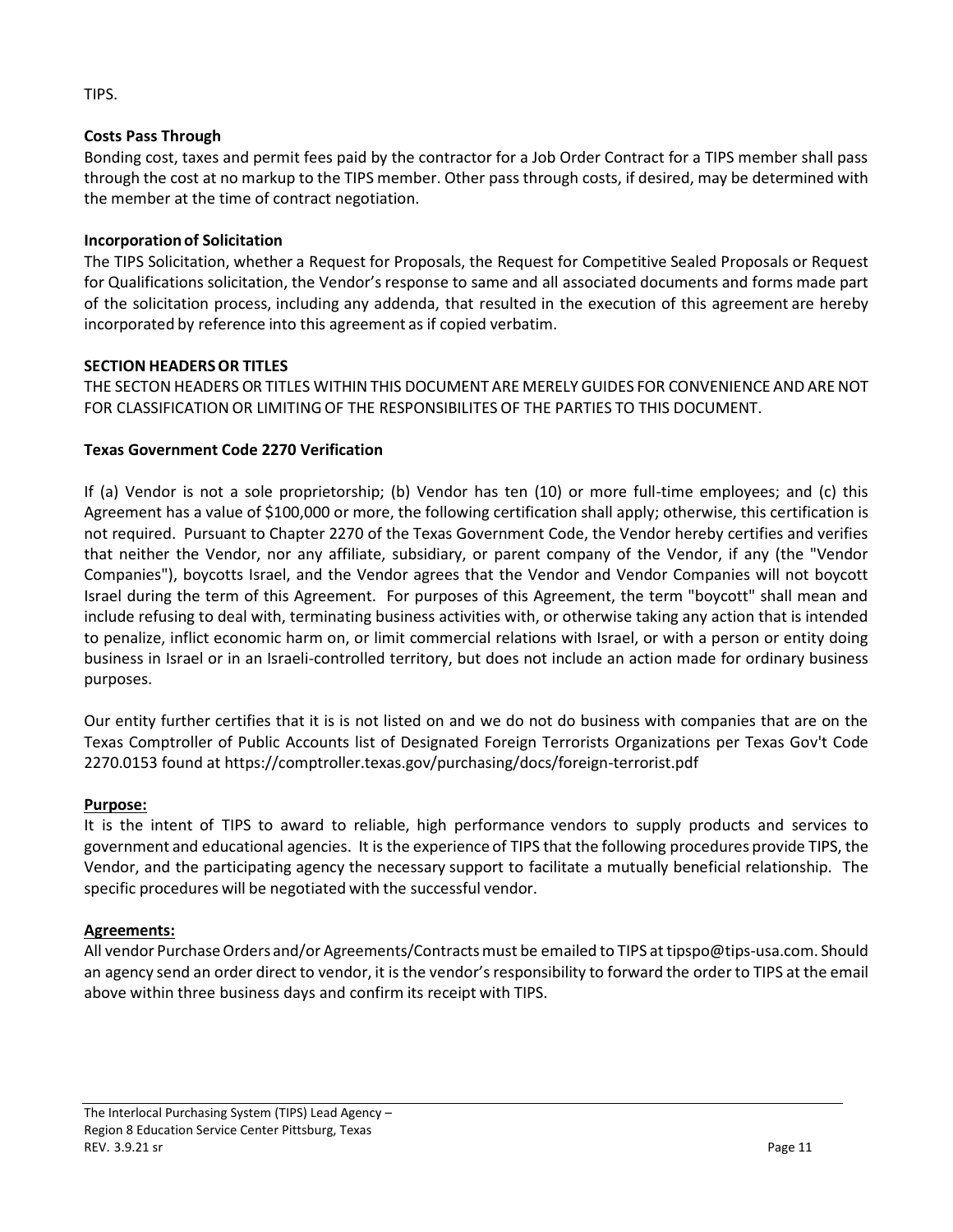### **Promotion of Agreement**:

It is agreed that Vendor will encourage eligible entities to purchase from the TIPS Program. Encouraging entities to purchase directly from the Vendor, bypassing the TIPS Agreement when the Member has requested the TIPS agreement is a violation of the terms and conditions of this Agreement and may result in removal of the Vendor from the TIPS Program.

# **Purchasing Procedures**

- Agreements are established through free, full and open competition as described by the laws of the State of Texas and are available for piggy-back by other government entities anywhere in the United States, subject to each entities' jurisdictional law and regulation. Purchase orders or equivalent are issued by participating governmental entities directly to the Vendor or vendor assigned dealer. Purchase orders or equivalent are usually sent to the TIPS office where they are reviewed by the TIPS staff and forwarded to the Vendor within one working day. In some instances, the entity may send the purchase orders or equivalent directly to the vendor and report the purchase toTIPS. Regardless of the circumstances, the TIPS vendor is required to put the TIPS contract number on all related correspondence and contracting documents and must report all sales and change orders to TIPS in a timely manner.
- NOTE: It is always the Vendor's responsibility under the TIPS agreement to report all sales under the TIPS Agreement. When a public entity initiates a purchase with a TIPS Awarded Vendor, if the Member inquires verbally or in writing whether the Vendor holds a TIPS Contract, it is the duty of the Vendor to verify whether or not the Member is seeking a TIPS purchase. Once verified, the Vendor must include the TIPS Contract Number on all related quotes, invoices, and similar sales documents. It is the duty of the Vendor to submit documentation of all final purchases to TIPS for processing. This may only be done through the TIPS Vendor Portal or by emailing the sales documentation t[o TIPSPO@TIPS-USA.com,](mailto:TIPSPO@TIPS-USA.com) unless TIPS agrees to an alternative reporting method in writing. Failure to report a TIPS sale may result in termination of Vendor's TIPS Contract(s) and preclusion to responding to future solicitations.
- Vendors deliver goods/services directly to the participating member agency and then invoice the participating member agency. The Vendor receives payment directly from the participating member agency.

# **Notice of Confidentiality of Proposed Information**

The proposal submitted and all information therein is available to TIPS members. Also, according to the Texas Public Information Act, any documents or information held by TIPS "may" be public information. In the documents for the proposer to complete is a declaration form entitled "CONFIDENTIAL INFORMATION SUBMITTED IN RESPONSE TO COMPETITIVE PROCUREMENT REQUESTS OF EDUCATION SERVICE CENTER REGION 8 AND TIPS IS GOVERNED BY TEXAS GOVERNMENT CODE, CHAPTER 552" that must be completed by the proposer that designates specified pages as confidential or waives confidentiality of the entire proposal.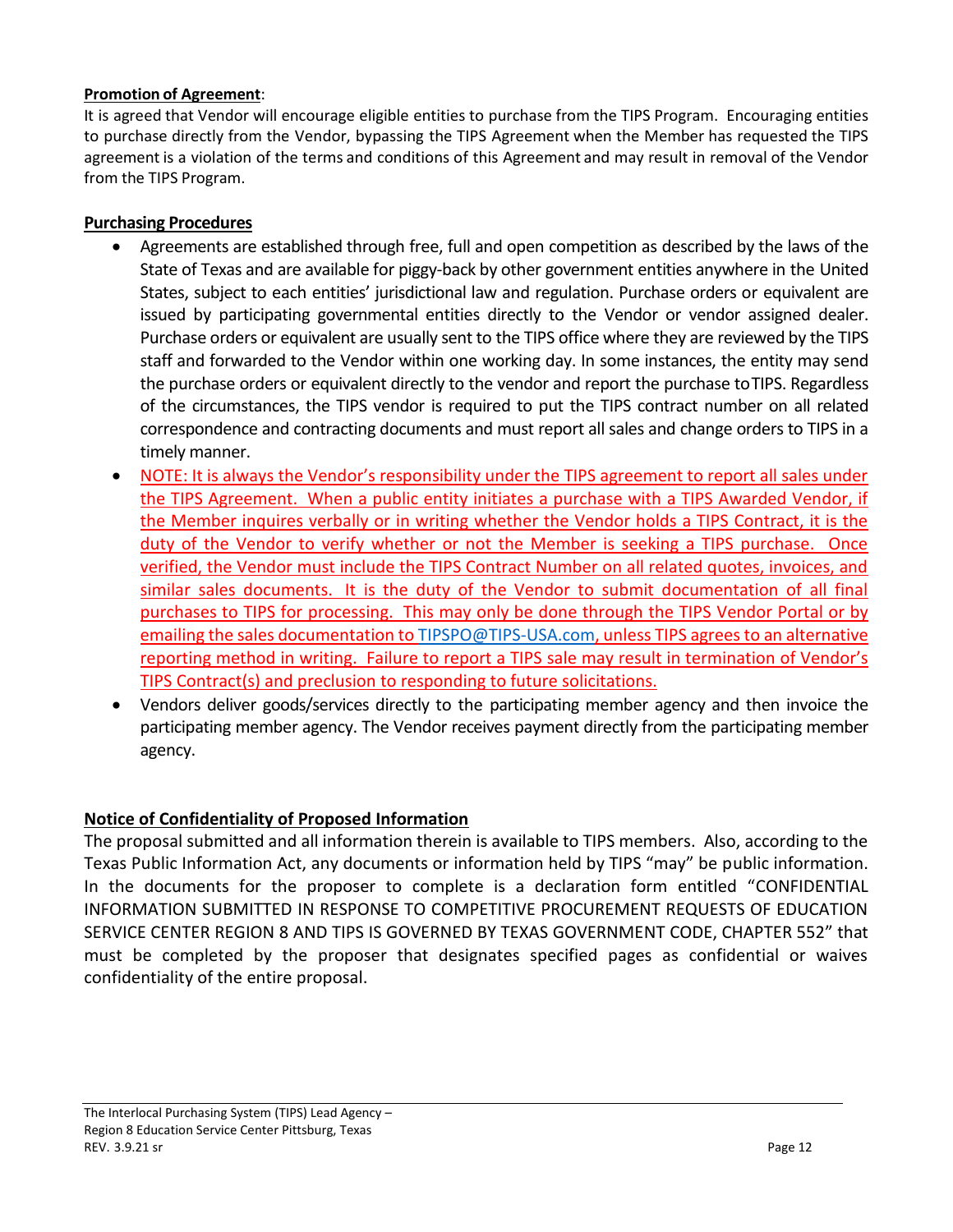# **Proposal Instructions**

- 1. Electronically sealed proposals are the preferred and most accurate method and is highly encouraged through our online procurement software, ION Wave.
- 2. Proposals may be amended by the proposer on the electronic site at any time prior to the due date and time. ION Wave permits you to withdraw and resubmit your proposal.
- 3. If an addendum is posted, you are required to login to the ION Wave bidding software and address the addendum. No addendum will be issued within five calendar days of the opening unless it is to extend the opening or address a non-substantive issue. Legal holidays not counted as calendar days are New Year's Day, Martin Luther King Day, Easter, Memorial Day, July 4<sup>th</sup>, Labor Day, Thanksgiving, Christmas.
- 4. Proposals may be submitted on any or all sections, related to the category, unless stated otherwise. TIPS reserves the right to reject any or all proposals and to accept any proposal(s) deemed advantageous to the TIPS members and to waive any informality in the proposal process.
- 5. Deviations to any Terms, Conditions and/or Specifications shall be clearly noted in writing by the contractor and shall be included with the proposal. There are attributes that you must respond to in order to submit a proposal that address deviations.
- 6. Withdrawal of proposals will not be allowed for a period of 90 days following the opening unless approved by TIPS.
- 7. Addenda, if required, will be issued by TIPS by email to the proposer's designated contact to all those vendors known to have reviewed the solicitation documents through our electronic bidding software, ION Wave.

# **PROPOSAL FORMAT - PROPOSERS PAY CLOSE ATTENTION TO DETAILS LISTED.**

TIPS reserves the right to waive any informality and/or reject any or all proposals.

**Felony Conviction Notice (Required in Texas) -Notification of Criminal History** "A person or business entity that enters into an agreement with a school district must give advance notice to the district if the person or an owner or operator of the business entity has been convicted of a felony. The notice must include a general description of the conduct resulting in the conviction of a felony. A school district may terminate an agreement with a person or business entity if the district determines that the person or business entity failed to give notice as required or misrepresented the conduct resulting in the conviction. The district must compensate the person or business entity for services performed before the termination of the agreement." This notice is not required of a publicly held corporation. Texas Education Code § 44.034.

# **References**

The proposal response should contain a minimum of Three (3) references, and preferably more, of customers you have served that would be considered eligible for membership in TIPS (i.e. K-12 School Districts, College/Universities, and/or City/County Government Entities, Water or Fire Districts, etc.). In addition to the name of the entity, a contact name, email and phone number shall be included. The references document must be downloaded from the "Attachments" section, completed and uploaded to the "Response Attachments" REFERENCES section.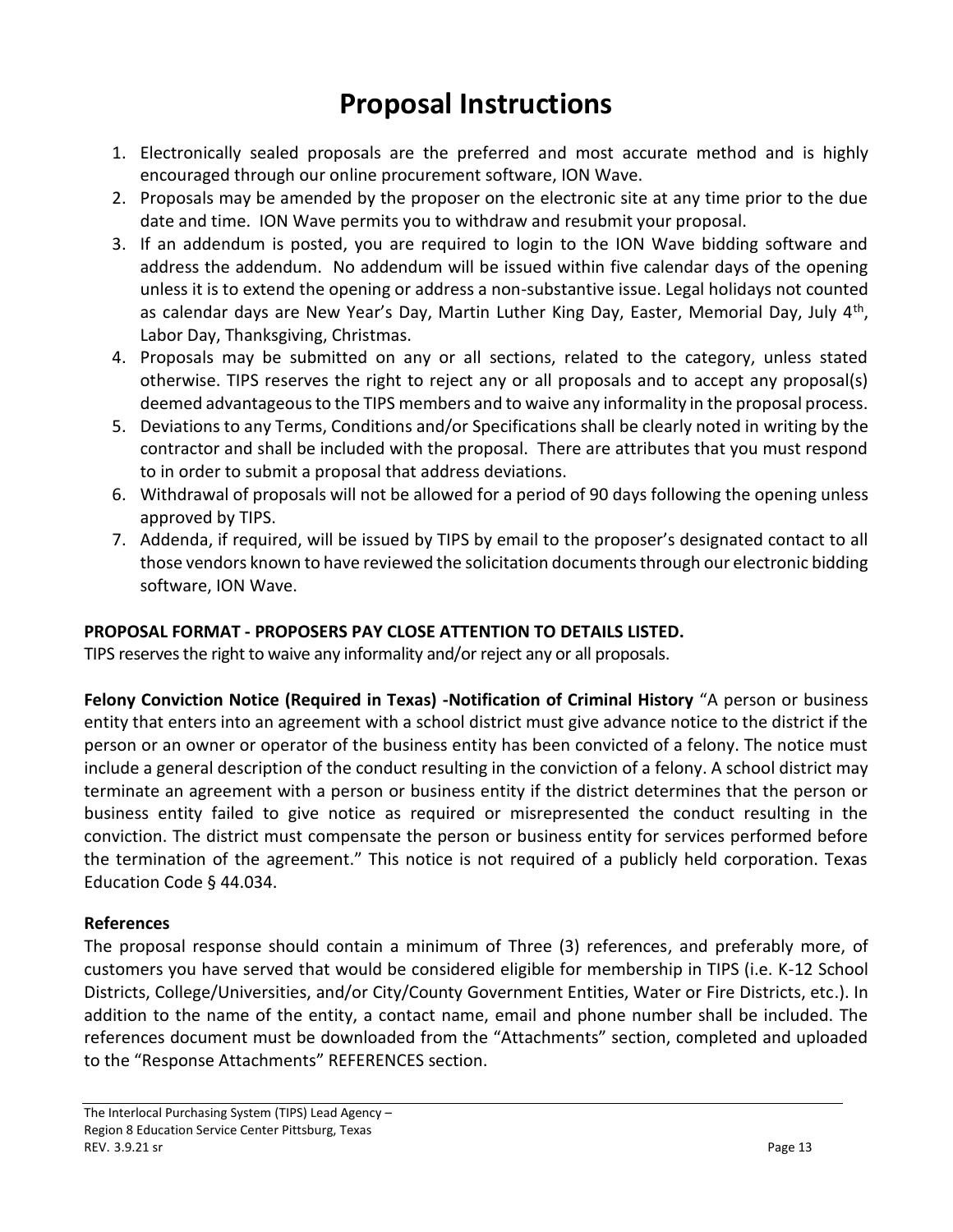## **Vendor Certifications**

Vendor certifications should include applicable D/M/WBE, HUB and manufacturer certifications for sales and service (if applicable). Certificates must be scanned and uploaded to the "Response Attachments" D/M/WBE, HUB and/or ALL OTHER CERTIFICATES section. Whether or not you are a D/M/WBE, HUB or similar business will have no bearing on the evaluation score, but provides our members the information if it is part of their entities' policies.

# **Vendor Agreement**

Vendor Agreement must be downloaded from the "Attachments" section, completed and uploaded to the "Response Attachments" VENDOR AGREEMENT section. If proposer has deviations to the agreement language to negotiate with TIPS, there are attributes in the electronic process that address this possibility and you may insert your deviations there.

# **Agreement Signature Form**

Agreement Signature Form must be downloaded from the "Attachments" section, completed, signed, scanned and uploaded to the "Response Attachments" AGREEMENT SIGNATURE FORM section. If proposer has deviations to the agreement language to negotiate with TIPS, the agreement signature page may be submitted unsigned until all terms and conditions are agreed.

# **Warranty (If applicable)**

Warranty documentation should be scanned and uploaded to the "Response Attachments" WARRANTY section.

# **Protest Procedure**

If a contractor/proposer (contractor) desires to protest a process or decision by TIPS, the contractor must follow the following process:

[http://www.tips-usa.com/assets/documents/docs/letters/Protest\\_Procedures\\_for\\_Vendor.pdf](http://www.tips-usa.com/assets/documents/docs/letters/Protest_Procedures_for_Vendor.pdf)

# **Supplementary Catalogs and Information if Applicable**

Supplementary Catalogs and Information documentation should be scanned and uploaded to the "Response Attachments" SUPPLEMENTARY section. You may provide a link to catalogs or pricing that is published for all customers to see when shopping for your goods or services. Links to catalog pricing must be kept current during the term of the awarded agreement. It is the intent of TIPS to award a manufacturer's complete line of products, when possible.

### **LIMITATIONS OF THE SOLICITATION AND THE USE OF AWARDED AGREEMENTS BY MEMBERS**

**Depending on different entities' and jurisdictions' laws and regulations, members may be prohibited from participating in one or more of the TIPS agreements. TIPS has no control over those legal restrictions and does not warrant that a member entity will be able to utilize a TIPS awarded agreement.**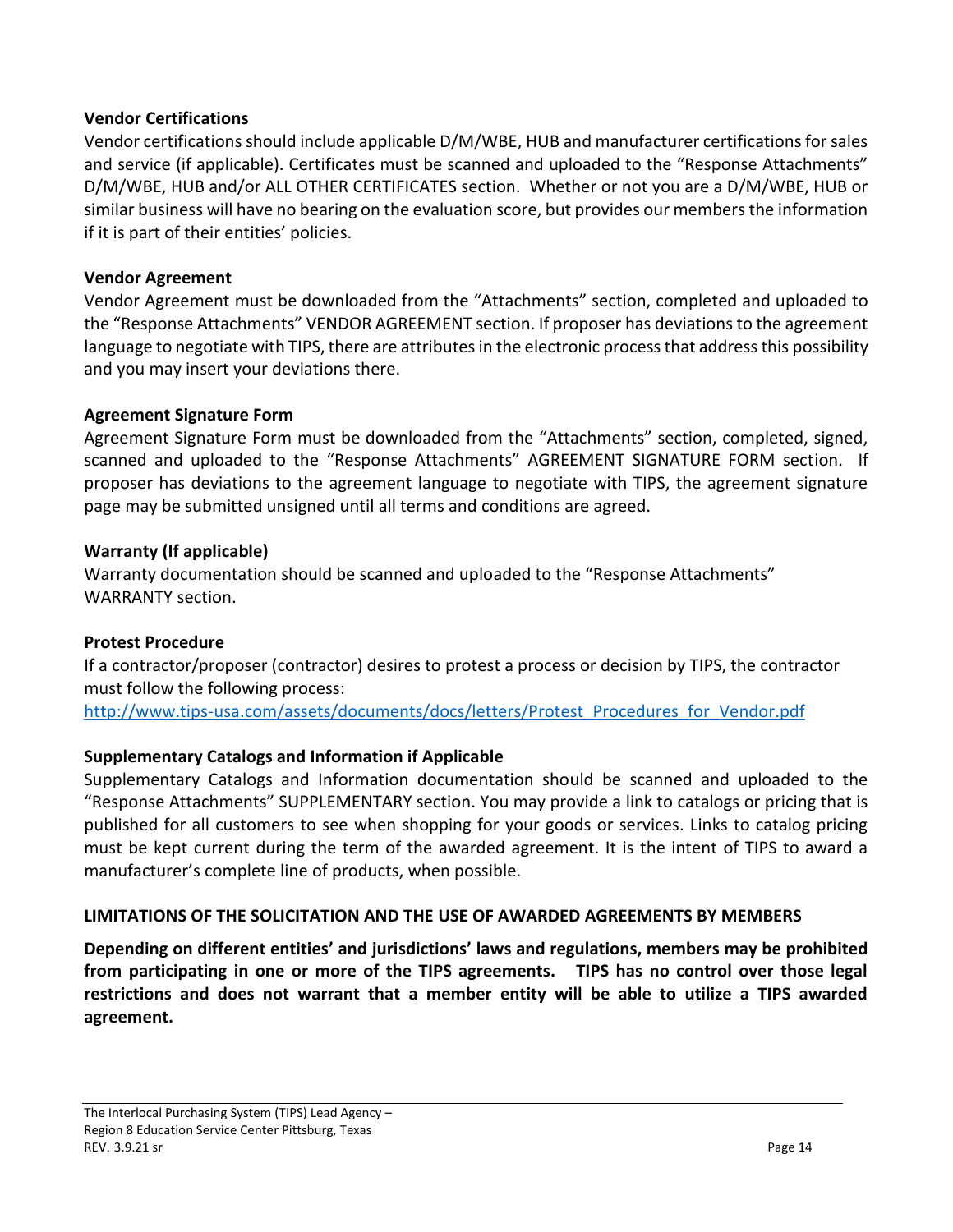# **Terms and Conditions**

- 1. **Exclusivity** Any award under this solicitation is not exclusive and TIPS reserves the right to multi award or not award. TIPS reserves the right to solicit same or similar categories again for additional awards during the life of an existing agreement with one or more awarded vendors of another solicitation, if TIPS decides it is in the best interest of ourmembers.
- 2. **Confidentiality of Proposal**  If you believe part of your proposal is confidential and not subject to sunshine laws such as the Public Information Act, there is a form to complete to make such a declaration. Read it carefully.
- 3. **Best and Final Offer** There will be NO best and final offer, your proposal will be your final offer for solicitation competition purposes. Vendor may lower prices at any time during agreement period. See pricing section.
- 4. **Non-Responsive Proposals**: All proposals will be reviewed for responsiveness to the material requirements of the solicitation. A proposal that is not materially responsive shall not be eligible for further consideration for award of the agreement. There may be required specifications for this proposal and desired and other specifications. IF YOUR PROPOSAL FAILS TO MEET ANY OF THE DESIGNATED **REQUIRED** SPECIFICATIONS, YOUR PROPOSAL SHALL BE DEEMED NON-RESPONSIVE AND WILL NOT BE EVALUATED FURTHER OR CONSIDERED FOR AWARD.
- 5. **Deviations and Exceptions**: Deviations or exceptions stipulated as non-negotiable in the response by the proposer may result in disqualification if they are not acceptable toTIPS.
- 6. **Equal Pricing**  Pricing proposed shall be provided to any TIPS member and regardless of the quantity of product or service purchased from the awarded vendor. Pricing may always be lowered by the vendor if circumstances permit to provide better value to TIPS members and for the vendor to be more competitive in that particular circumstance of sales opportunity. If prices are lowered in a specific circumstance, the same lowered pricing must be offered to all TIPS members if the quantities, timing and all other circumstances are identical.
- 7. **Estimated Quantities**: Because TIPS cannot accurately anticipate which members will utilize the awarded agreements due to the thousands of members and the different government entity types, TIPS makes no guarantee or commitment of any kind concerning quantities or usage of agreements resulting from this solicitation. This information, if provided, is provided solely as an aid to vendors in preparing proposals only. The successful Vendor(s) discount and pricing schedule shall apply regardless of the total cumulative volume of business under the agreement.
- 8. **Conditions of Agreement -** The terms and conditions of this solicitation shall control in the order that best serves the TIPS members' needs and deciding the controlling order is at the sole discretion of TIPS. The terms and conditions of this solicitation shall be incorporated by reference in a resulting agreement unless expressly agreed otherwise by the parties in writing.
- 9. **Evaluation** TIPS will evaluate the best value by rating the proposals submitted by the vendors. The point score received will be the weighted score which will be used to determine awarded vendors. See Evaluation criteria sheet with applicable point weights in this document. If applicable, extensions of unit prices shown will be subject to verification by the district. In case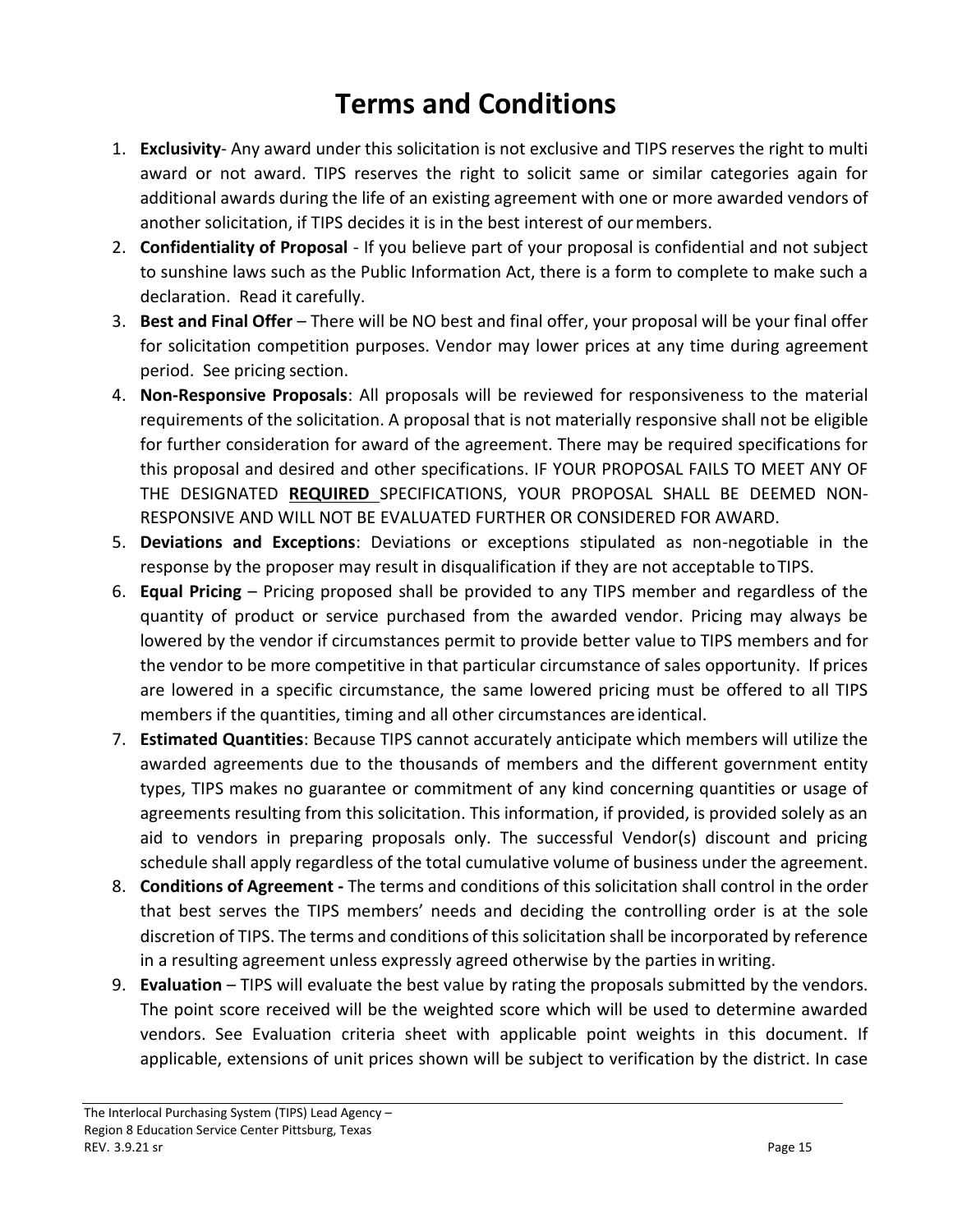of variation between the unit price and the extension, the unit price will be considered to be the proposal.

- 10. **LIMITATION OF LIABILITY – Waiver**: BY SUBMITTING A PROPOSAL, OFFERER EXPRESSLY AGREES TO WAIVE ANY CLAIM IT HAS OR MAY HAVE AGAINST BOTH THE INTERLOCAL PURCHASING SYSTEM REGION 8 EDUCATION SERVICE CENTER, ITS DIRECTORS, OFFICERS, ITS TRUSTEES, OR AGENTS ARISING OUT OF OR IN CONNECTION WITH (1) THE ADMINISTRATION, EVALUATION, RECOMMENDATION OF ANY PROPOSAL; (2) ANY REQUIREMENTS UNDER THE SOLICITATION, PROPOSAL PACKAGE, OR RELATED DOCUMENTS; (3) THE REJECTION OF ANY PROPOSAL OR ANY PART OF ANY PROPOSAL; AND/OR (4) THE AWARD OF AN AGREEMENT, IF ANY. NEITHER REGION 8 ESC NOR TIPS SHALL BE RESPONSIBLE OR LIABLE FOR ANY COSTS INCURRED BY PROPOSERS OR THE SELECTED CONTRACTOR IN CONNECTION WITH RESPONDING TO THE SOLICITATION, PREPARING FOR ORAL PRESENTATIONS, PREPARING AND SUBMITTING A PROPOSAL, ENTERING OR NEGOTIATING THE TERMS OF AN AGREEMENT, OR ANY OTHER EXPENSES INCURRED BY A PROPOSER. THE PROPOSER OR SELECTED CONTRACTOR IS WHOLLY RESPONSIBLE FOR ANY SUCH COSTS AND EXPENSES AND SHALL NOT BE REIMBURSED IN ANY MANNER BY REGION 8 ESC OR TIPS.
- 11. **RESERVATION OF RIGHTS** TIPS expressly reserves the right to:
	- a) Reject or cancel any or all proposals;
	- b) Waive any defect, irregularity or informality in any proposal or SOLICITATION procedure provided the waiver is equally applied to all Offerors and an Offeror is not prejudiced by the waiver as compared to other Offerors;
	- c) Waive as an informality, minor deviations from specifications for goods or services at a lower price than other proposals meeting all aspects of the specifications if it is determined that total cost is lower and the overall function is not impaired;
	- d) Reissue a SOLICITATION;
	- e) Consider and accept an alternate proposal as provided herein when most advantageous to TIPS and its members;
	- f) TIPS has the right to terminate the agreement for cause or no cause for convenience with a thirty-day written notice, unless otherwise agreed in writing in an executed agreement between the parties;
	- g) This is not an exclusive award and no guaranteed volumes of purchases are guaranteed. TIPS and its members reserves the right to procure any items or services by other means at the sole discretion of TIPS or its members.

# **Evaluation and Scoring**

Scoring of your proposal is based on you answers to questions and information you provide in your proposal. FAILURE TO ANSWER THE JOC PRICING ATTRIBUTE QUESTIONS 37, 38, and 39 WILL DISQUALIFY YOUR AWARD UNDER THIS SOLICITATION.

There are four criteria for scoring and a cumulative score of 70 or greater is required to be considered for award. Scoring a 70 does not automatically mean the proposer will be awarded.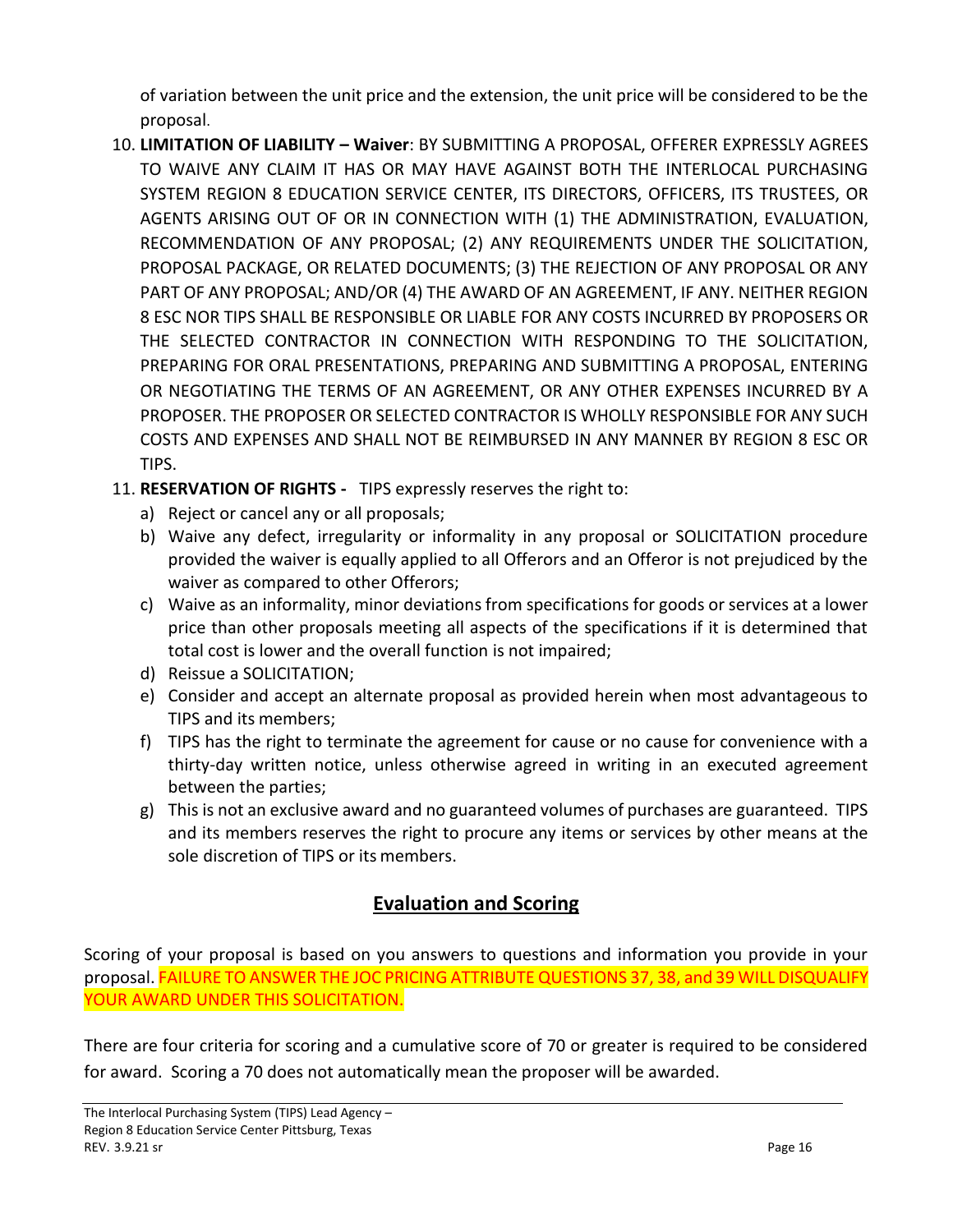The following are some of the criteria that could prevent an award whether or not the proposer scores 70 points in the evaluation process. This list is inclusive and not exclusive.

- Failure to have minimal bonding capability.
- Poor reference responses or lack of reference responses leaving TIPS unable to confirm the reputation of the proposer.
- Failure to pay fees due TIPS on past or other contracts.
- Failure to agree with attributes in the ION Wave eBid system that are mandatory for award and consideration. Those are marked accordingly in the applicable attributes.

### **Evaluation**

A qualified evaluation staff member or committee member will evaluate and score all proposals. Recommendations for or reports of award will be made to the Region 8 Education Service Center Board of Directors. Awards will be granted or ratified, rescinded or denied at the monthly stated meeting of the Region 8 ESC Board of Directors. TIPS will base a recommendation for award on factors permitted by the Texas Government Code section 2269.

The factors which will be considered and weighted points in each area as follows (100 total points):

TIPS shall use a final overall scoring system to include consideration for competitive pricing, best value price and cost evaluation. TIPS reserves the right to assign any number of point awards or penalties it considers warranted if a proposer stipulates exceptions, exclusions, or limitations of liabilities. Strong consideration will be given to the best value price as it relates to the products and services. However, price is ultimately only one of the factors taken into consideration in the evaluation and award. TIPS shall reserve the right to reject any or all proposals or any part of any proposal. The following evaluation criteria are permitted for consideration by Texas Government Code section 2269.055.

A. **Price: 28 points maximum weight.** Prices quoted as related to the information within the solicitation as a coefficient of the R. S. Means price book, or any other unit price book specified in the solicitation, and, if requested or proposed, any other line item pricing. Any Regular Hours Multiplier Coefficient proposed on the pricing exhibit greater than 1.5 will receive no points. See scoring table below.

This table illustrates how TIPS scores the pricing proposed as coefficients to the RS Means Unit Price Book.

| rev. 3.9.21 sr | reg hrs             | after hrs           | <b>Non Prepriced</b> |
|----------------|---------------------|---------------------|----------------------|
|                | Counts 85% of total | Counts 10% of total | Counts 5% of total   |
|                | price coefficient   | price coefficient   |                      |
| score          | proposed            | proposed            | % markup proposed    |
| 28             | 0.85 or better      | 1.3 or lower        | 20                   |
| 26             | 0.90                | 1.35                | 30                   |
| 24             | 0.95                | 1.40                | 40                   |
| 22             | 1.00                | 1.45                | 50                   |

The Interlocal Purchasing System (TIPS) Lead Agency – Region 8 Education Service Center Pittsburg, Texas REV. 3.9.21 sr Page 17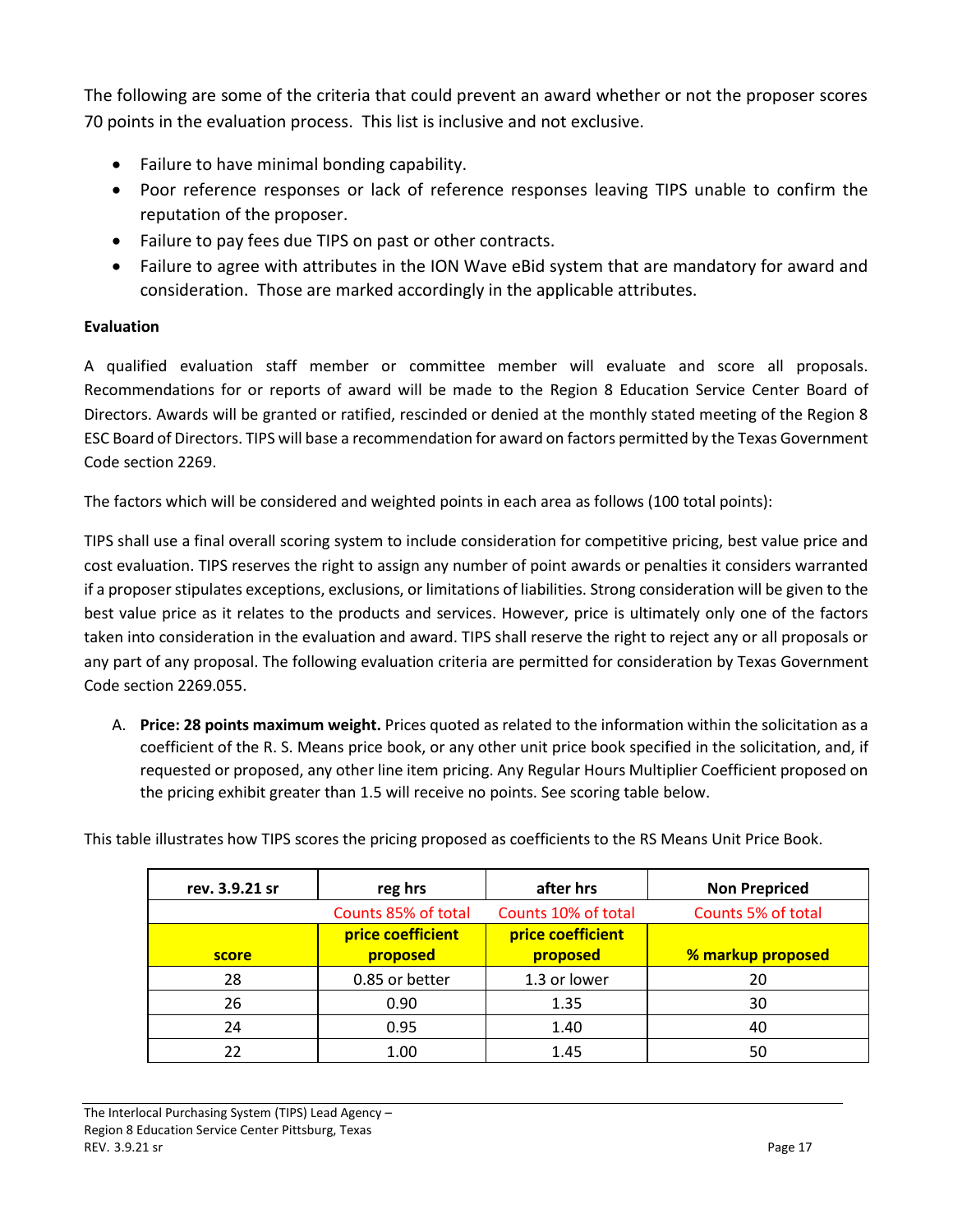| 20                                                                                    | 1.05                                                        | 1.50                 | 60                           |
|---------------------------------------------------------------------------------------|-------------------------------------------------------------|----------------------|------------------------------|
| 18                                                                                    | 1.10                                                        | 1.55                 | 70                           |
| 16                                                                                    | 1.15                                                        | 1.60                 | 80                           |
| 14                                                                                    | 1.20                                                        | 1.65                 | 90                           |
| 12                                                                                    | 1.25                                                        | 1.70                 | 100                          |
| 10                                                                                    | 1.30                                                        | 1.75                 | 110                          |
| 8                                                                                     | 1.35                                                        | 1.80                 | 120                          |
| 6                                                                                     | 1.40                                                        | 1.85                 | 130                          |
| 4                                                                                     | 1.45                                                        | 1.90                 | 140                          |
| $\overline{2}$                                                                        | 1.50                                                        | 1.95                 | 150                          |
| 0                                                                                     | >1.5                                                        | >2                   | 160                          |
|                                                                                       | for incremental<br>proposed<br>coefficients, round<br>up    |                      |                              |
|                                                                                       | <b>FORMULA</b>                                              |                      |                              |
| (REG coef score #*.85)+(AFTER coef score #*.10)+(NON-PREPRICED coef score number*.05) |                                                             |                      |                              |
|                                                                                       | insert below score<br>calculated from<br>proposal JOC price |                      |                              |
|                                                                                       | sheet and the above                                         |                      | Highest possible score is 28 |
| <b>Formula calculator</b>                                                             | table                                                       |                      | points                       |
| reg hrs score                                                                         | after hrs score                                             | <b>Non Prepriced</b> | final score                  |
| 28                                                                                    | 28                                                          | 28                   | 28                           |

B. **Offerer's experience: 27 points maximum weight.** Scoring may be based on references, information provided in the response or TIPS staff knowledge or any other information available to TIPS evaluators.

| <b>Experience</b> | <b>Score points</b>                                                                                                                           |  |
|-------------------|-----------------------------------------------------------------------------------------------------------------------------------------------|--|
|                   | 5 points if bonding is less than<br>\$100k and 10 points if more than<br>\$100K. Due to bonding, they are<br>determined to be experienced and |  |
| <2 years          | trustworthy                                                                                                                                   |  |
| 2-3 years         | 15                                                                                                                                            |  |
| $4 - 5$ years     | 20                                                                                                                                            |  |
| vears             | 27                                                                                                                                            |  |

The Interlocal Purchasing System (TIPS) Lead Agency – Region 8 Education Service Center Pittsburg, Texas<br>REV. 3.9.21 sr<br>Page 18 REV. 3.9.21 sr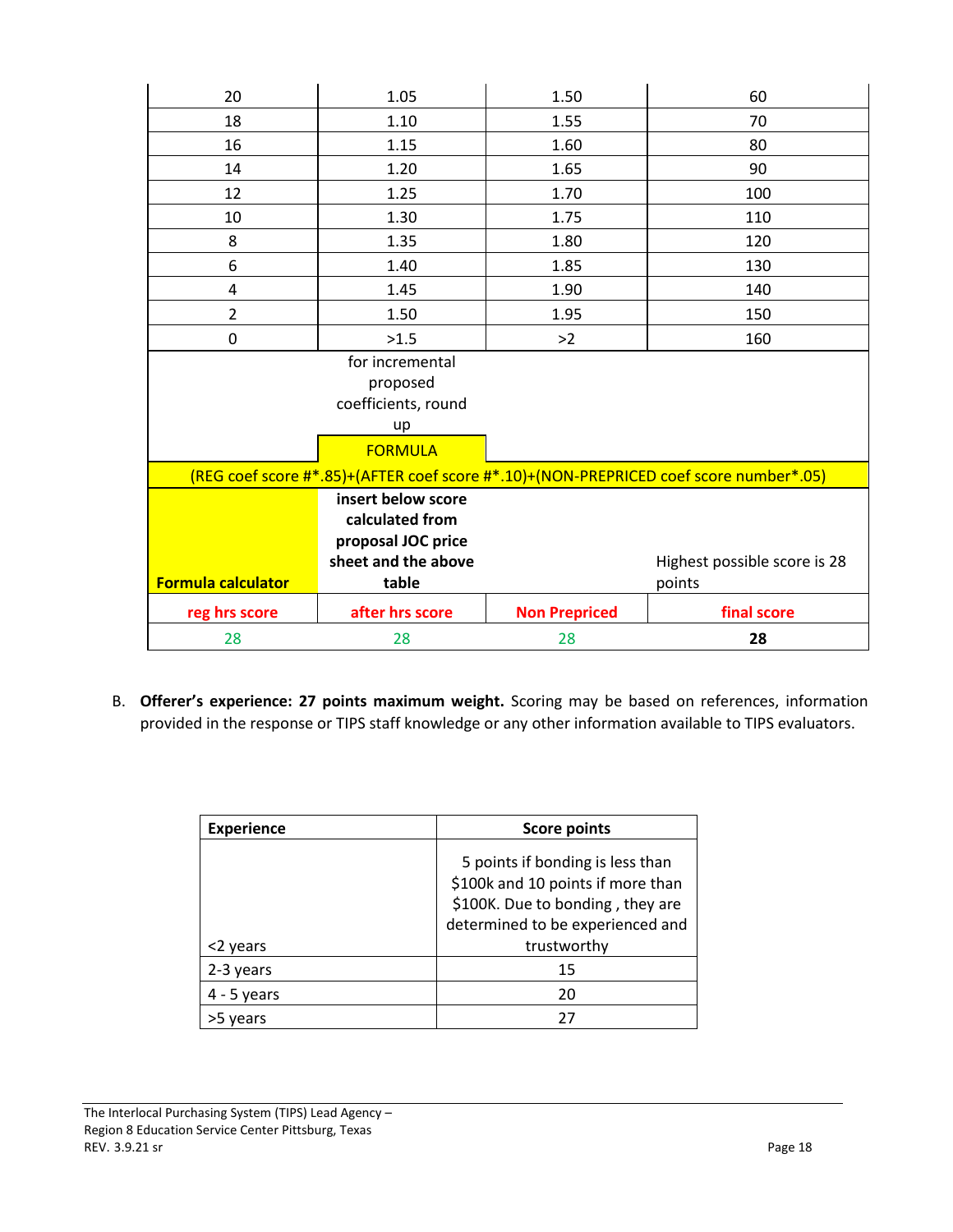C. **Offerer's reputation: 27 points maximum weight.** Scoring may be based on references, information provided in the response or TIPS staff knowledge or any other information available to TIPS evaluators.

| DO NOT penalize score if reference does not recognize the company. Contact<br>company and tell them the situation and request additional references and<br>have them contact the references to encourage them to respond. |               |
|---------------------------------------------------------------------------------------------------------------------------------------------------------------------------------------------------------------------------|---------------|
| If sent emails are undeliverable, contact the proposer for better references.                                                                                                                                             |               |
| At least two positive responses with no negative.                                                                                                                                                                         | max points 27 |
| one positive response with one or no neutral or no negative                                                                                                                                                               | 15 points     |
| one or more positive responses with one negative                                                                                                                                                                          | 13 points     |
| Two or more negative with only one positive                                                                                                                                                                               | 3 points      |
| No positive and all negative                                                                                                                                                                                              | no points     |

D. **Offerer's financial capability:** 18 points maximum weight. Scoring may be based on bonding capacity as provided by proposer in the form of letters from the proposer's bonding surety(ies). Bonding capacity greater than \$2 million will receive maximum points. Bonding capacity less than \$25,000 will receive no points. Bonding capacity between \$25,000 and \$2 million will receive a point total between 0 and 18. Bonding Capacity scoring is based on aggregate capacity, not per project.

|         | <b>TOTAL</b> |       |
|---------|--------------|-------|
|         | capacity     |       |
| bonding | \$           | score |
|         | 25,000       | 5     |
|         | 100,000      | 10    |
|         | 250,000      | 12    |
|         | 500,000      | 14    |
|         | 750,000      | 15    |
|         | 1,000,000    | 16    |
|         | 1,250,000    | 16.5  |
|         | 1,500,000    | 17    |
|         | 1,750,000    | 17.5  |
|         | 2,000,000    | 18    |

PROPOSERS FALLING BELOW A 70-POINT THRESHOLD ON THE EVALUATION SECTION WILL NOT BE CONSIDERED FOR AN AWARD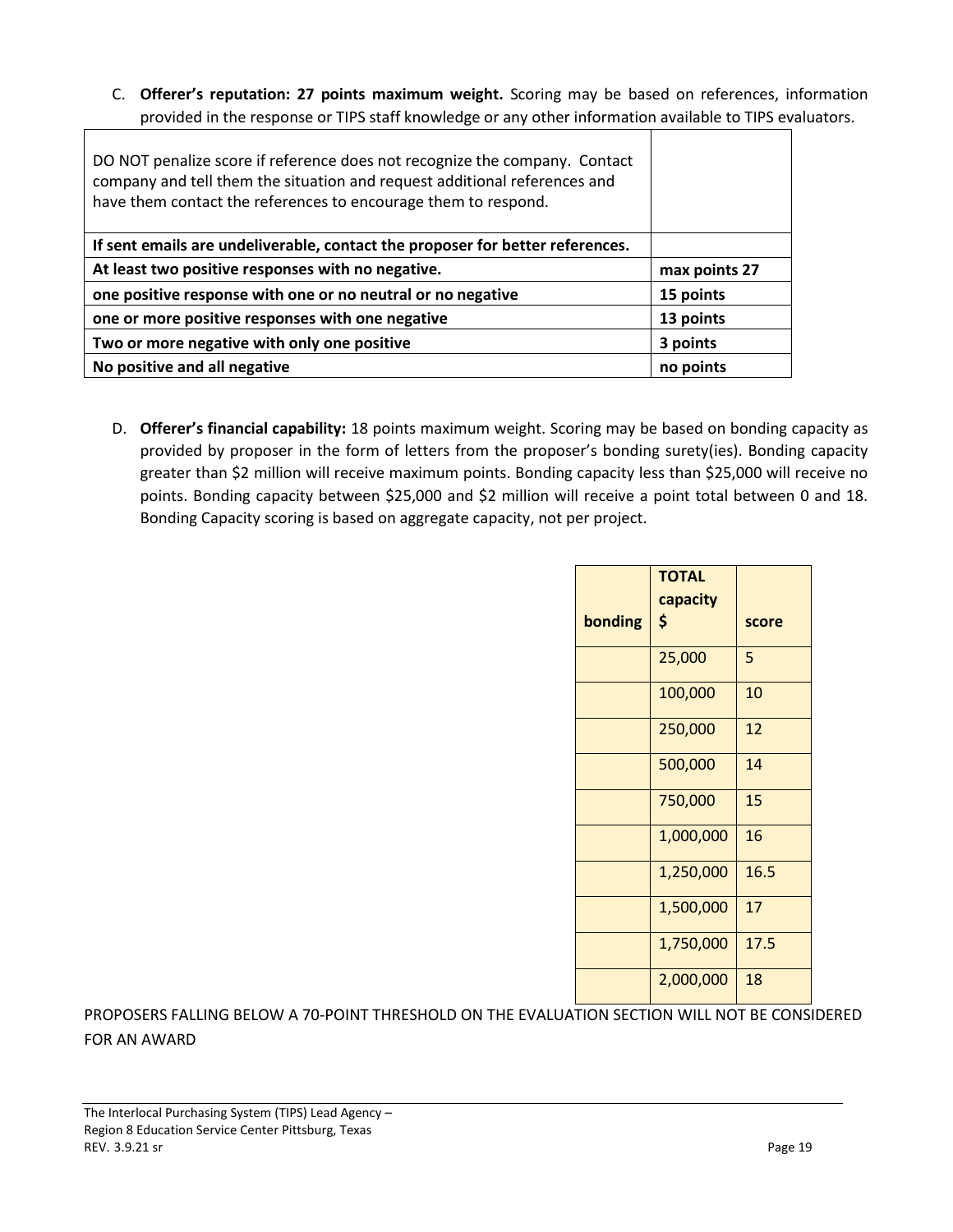# **Description, Specifications and Pricing**

The awarded contract will use a job order contract (JOC) for a fixed term or maximum dollar value, whichever occurs first, in which a contractor is selected based on a competitive proposal to perform various separate job orders in the future, during the life of the contract. Contract award is based on the bid coefficient factor which the contractor will multiply against "pre-priced" R.S. Means unit price book. The bid coefficient factor represents all of the contractor's costs (indirect and direct), overhead and profit. The other adjustment factor is updated annually based on the City Cost Index published for the closest location.

The scope is exclusive to the contractor. The most important decision in administering the contract is therefore the drafting of the scope. Because the contractor has been selected and the unit price is fixed (by the unit price book and the contractor's coefficient factor), the contract allows contractor input prior to design, which can expedite the work. The Contractor shall furnish all necessary labor, materials, tools, supplies, equipment, transportation, supervision, management and shall perform all operations necessary and required for construction work. All work shall be performed in accordance with the requirements set forth in the resulting contract and each mutually agreed upon work request or purchase order issued by TIPS participating members.

A contract will be established with standard specifications and pricing based upon a coefficient that is applied to an R.S. Means Unit Price Book (UPB). When a specific project or job order is issued, TIPS member and the contractor will agree on the scope of work and the cost is determined by applying the coefficient to the appropriate units in the UPB. Based on the scope of work, the contractor may apply a coefficient less than the TIPS contractor coefficient, if agreed upon by the contractor and the TIPS member. Pricing will be evaluated based upon completion of the required attributes 37, 38, and 39. Please see the document entitled "RS MEANS JOC Pricing EXPLANATION" in the eBid system for additional guidance. "RS MEANS JOC Pricing EXPLANATION" in the eBid system may be downloaded from the "Attachments.".

# **About TIPS**

It is the purpose of this solicitation to establish awarded vendor agreements to satisfy the procurement needs of participating member entities in this particular commodity category. These awarded agreements will enable member entities to purchase on an "as needed" basis from competitively awarded agreements with high performance vendors. Proposers are requested to submit a proposal for offering their line of available products that are commonly purchased by government agencies, cities, counties and educational entities.

- Awards will be made to the successful proposer(s) for the products and/or services. (Unless proposer has submitted inappropriate items for the commodity category. Those items will not be awarded. Example: a software company may not propose to perform construction work)
- TIPS reserves the right to award multiple vendors for eachsolicitation.